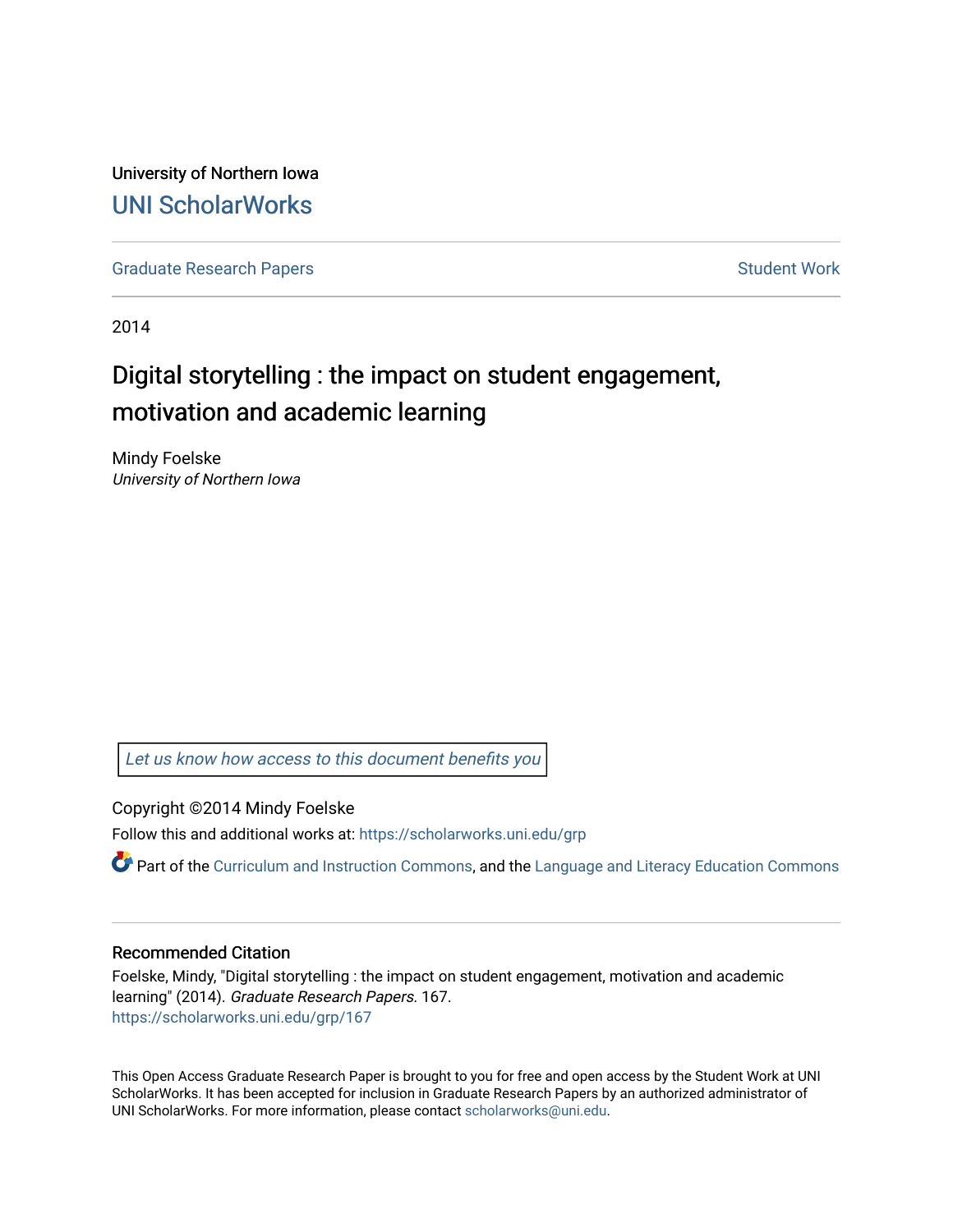## Digital storytelling : the impact on student engagement, motivation and academic learning

### Abstract

The purpose of this literature review was to examine the effects of storytelling on student engagement and motivation, literacy skills, and content knowledge across curriculum areas. In this review, over thirty purposefully selected peer-reviewed journal articles about the effects of digital storytelling on students' learning in the classroom were critically analyzed and evaluated. The research evidence showed that digital storytelling increases student motivation and engagement in student-centered projects. It had a positive effect on the improvement of literacy skills, other content knowledge and the 21st century skills both for the normal students and the students who normally struggle with writing a story. Students were more engaged when they were in control of reflecting, visualizing, and creating more meaningful digital stories to share with a large audience.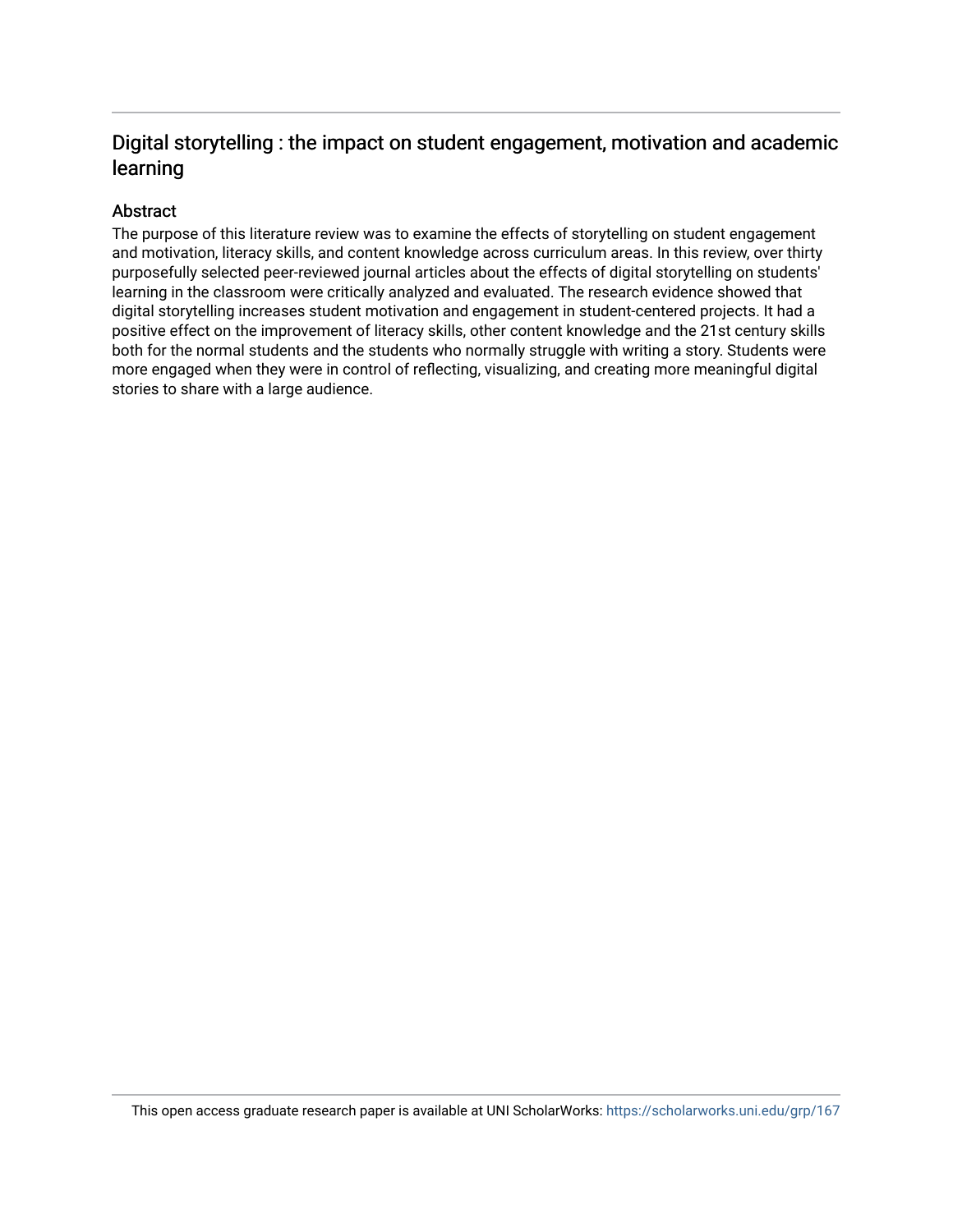# DIGIT AL STORYTELLING: THE IMPACT ON STUDENT ENGAGEMENT, MOTIVATION AND ACADEMIC LEARNING

A Graduate Review

Submitted to the

Division of Instructional Technology

Department of Curriculum and Instruction

In Partial Fulfillment

Of the Requirements for the Degree

Master of Arts

UNIVERSITY OF NORTHERN IOWA

by

Mindy Foelske

Date (May 7, 2014)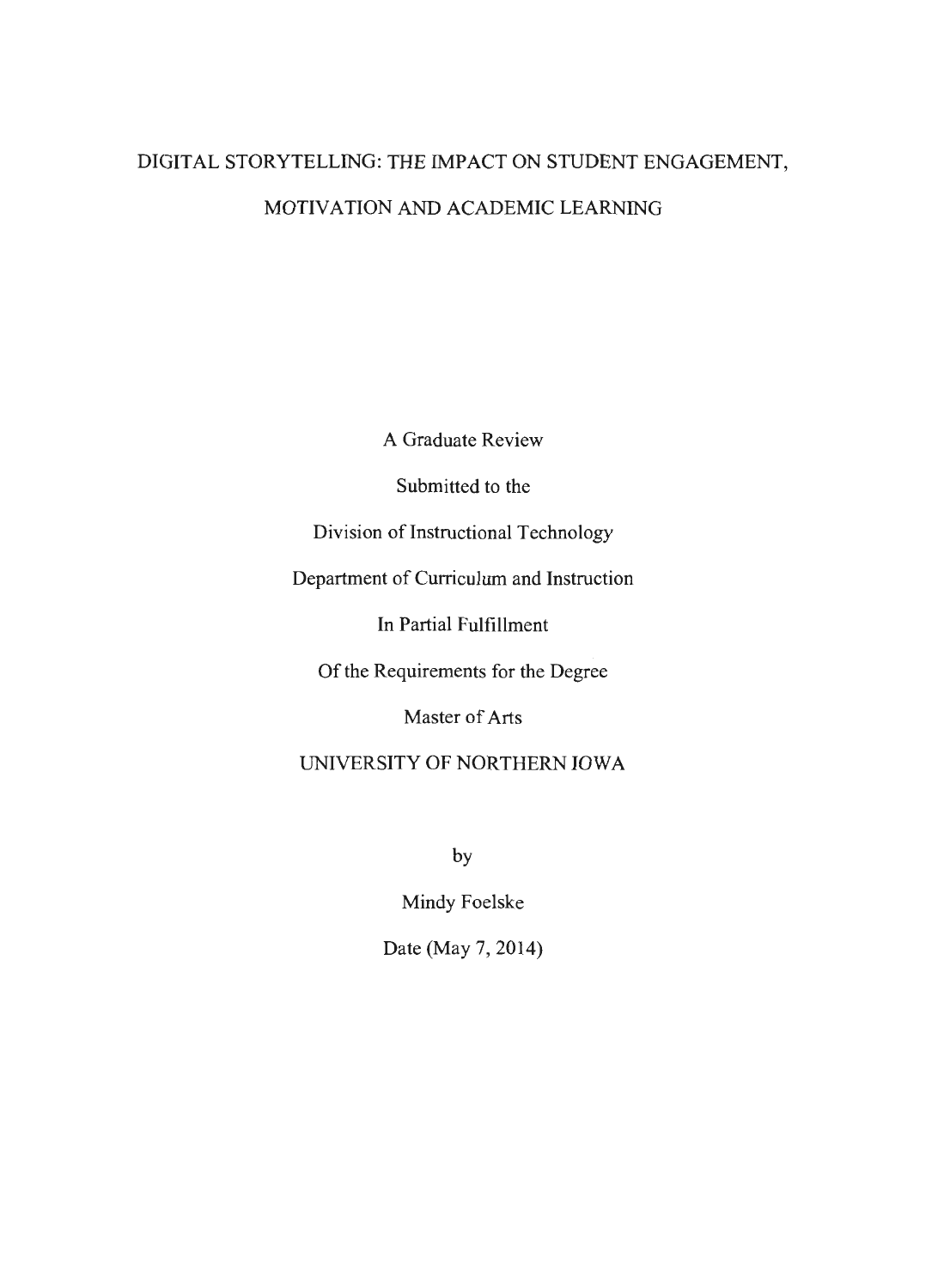This Review by: Mindy Foelske

Titled: Digital Storytelling: The Impact on Student Engagement, Motivation, and Academic Leaming

has been approved as meeting the research requirement for the

Degree of Master of Arts.

r */6 I* <sup>14</sup>

Date Approved

*§lq}* 

Date Approved

 $5 - 9 - 14$ Date Approved

Ping Gao<br>
TGraduate Faculty Reader<br>
Leigh Zeitz<br>
Gradyate Faculty Reader<br>
Jill M. Uhlenberg

Head, Department of Curriculum and Instruction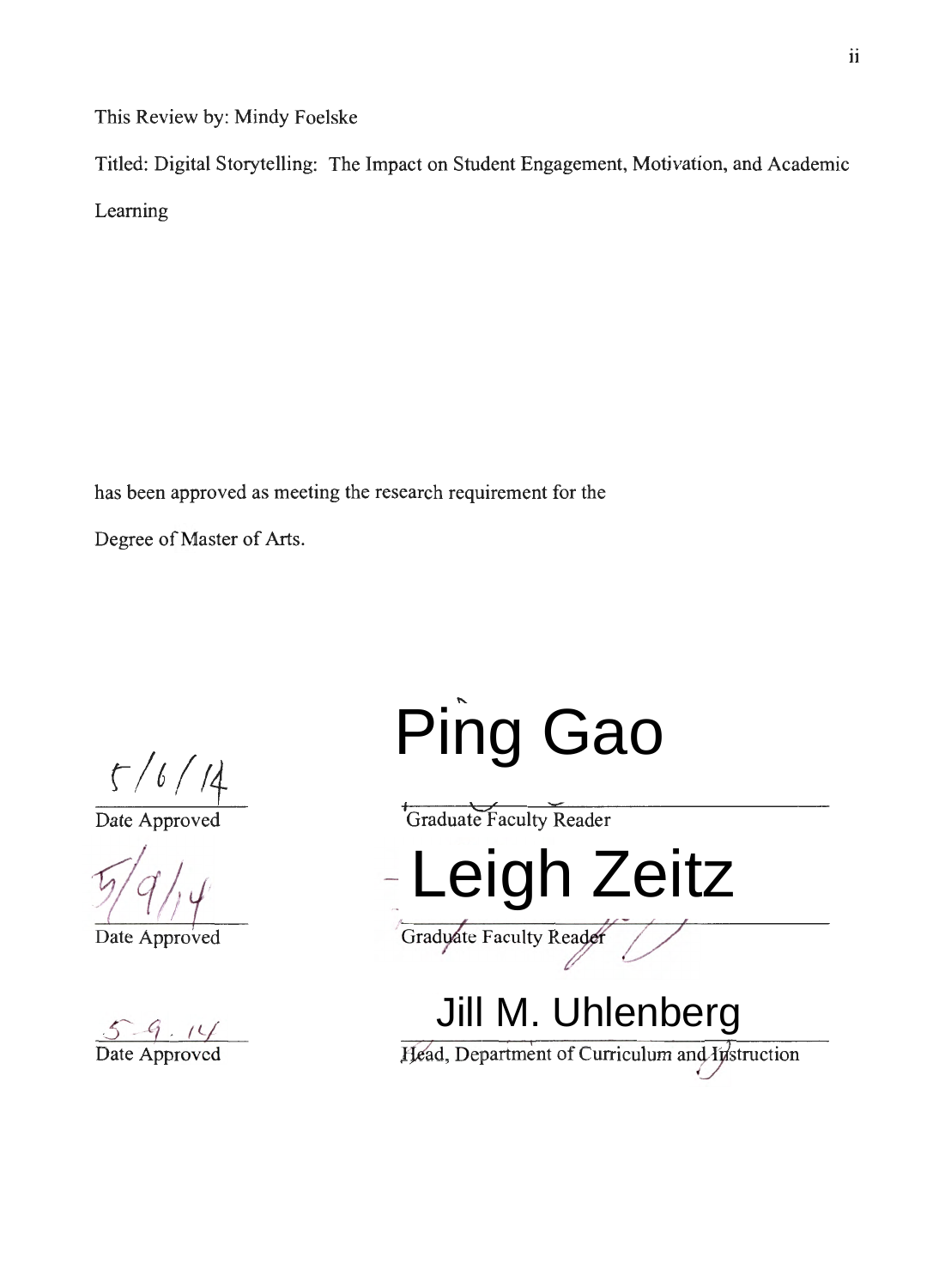#### **Abstract**

The purpose of this literature review was to examine the effects of storytelling on student engagement and motivation, literacy skills, and content knowledge across curriculum areas. In this review, over thirty purposefully selected peer-reviewed journal articles about the effects of digital storytelling on students' learning in the classroom were critically analyzed and evaluated. The research evidence showed that digital storytelling increases student motivation and engagement in student-centered projects. It had a positive effect on the improvement of literacy skills, other content knowledge and the  $21<sup>st</sup>$  century skills both for the normal students and the students who normally struggle with writing a story. Students were more engaged when they were in control of reflecting, visualizing, and creating more meaningful digital stories to share with a large audience.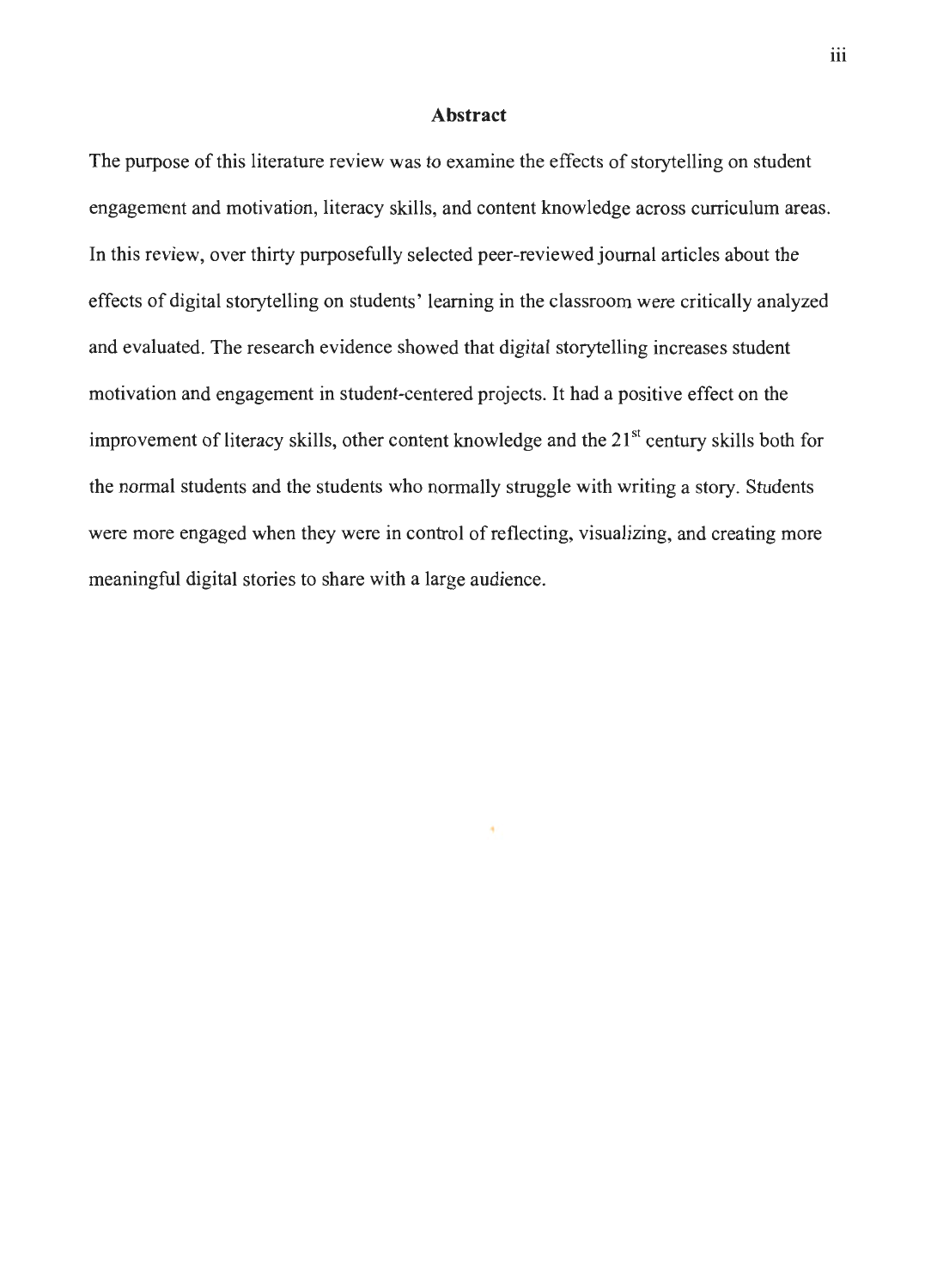## **Table of Contents**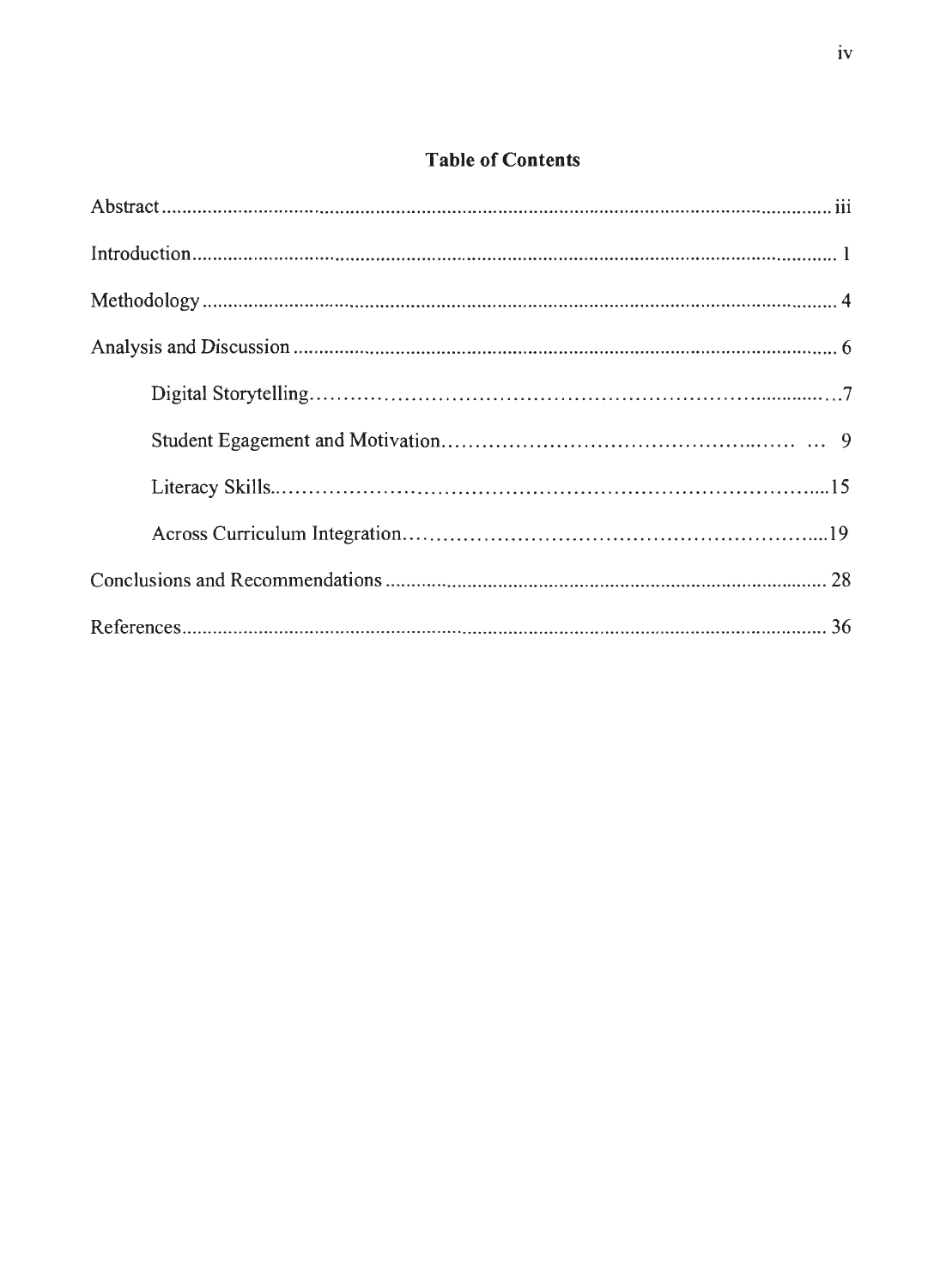#### **Introduction**

What is your story? Everybody has one and most want to share their stories and experiences. Storytelling has always been a central part of learning for children in all cultures and a key to educating people through generations. From the early cultures of Egyptian hieroglyphics, Greek methodology, Aborigine rock art, and Native American elders oral traditions have been used to pass down history from one generation to the next (Roby, 2010). This storytelling history is a key tool in the teaching of literacy skills and other concepts, which are vital to being successful as an adult in society. Storytelling is a natural method of human communication and is prevalent in all aspects of human social interaction. People tend to make better sense of complex ideas, concepts, or information when it occurs via storytelling (Chung, 2006). In this context, Sadik (2008) states storytelling can be used to enhance a student's higher-order thinking and literacy skills. Using technology to enhance the storytelling in our classrooms is a key to learning today.

One way to integrate technology into classrooms across curricular areas is through digital storytelling. Technology integration is a must in classrooms, but it must be done effectively by enhancing the learning of students, not for entertainment (Campbell, 2010). Students today are comfortable with technology. Using this technology for digital storytelling allows students to increase literacy and academic skills.

Literacy is changing in schools today. How is literacy defined? According to Learnersdictionary.com, literacy is defined as; *the ability to read and write; quality and state of being literate.* Today, literacy covers much more than just reading and writing; it now incorporates technological literacy, visual literacy, media literacy, and information literacy (Sylvester & Greenidge, 2009). With new literacies being recognized, it is time to bring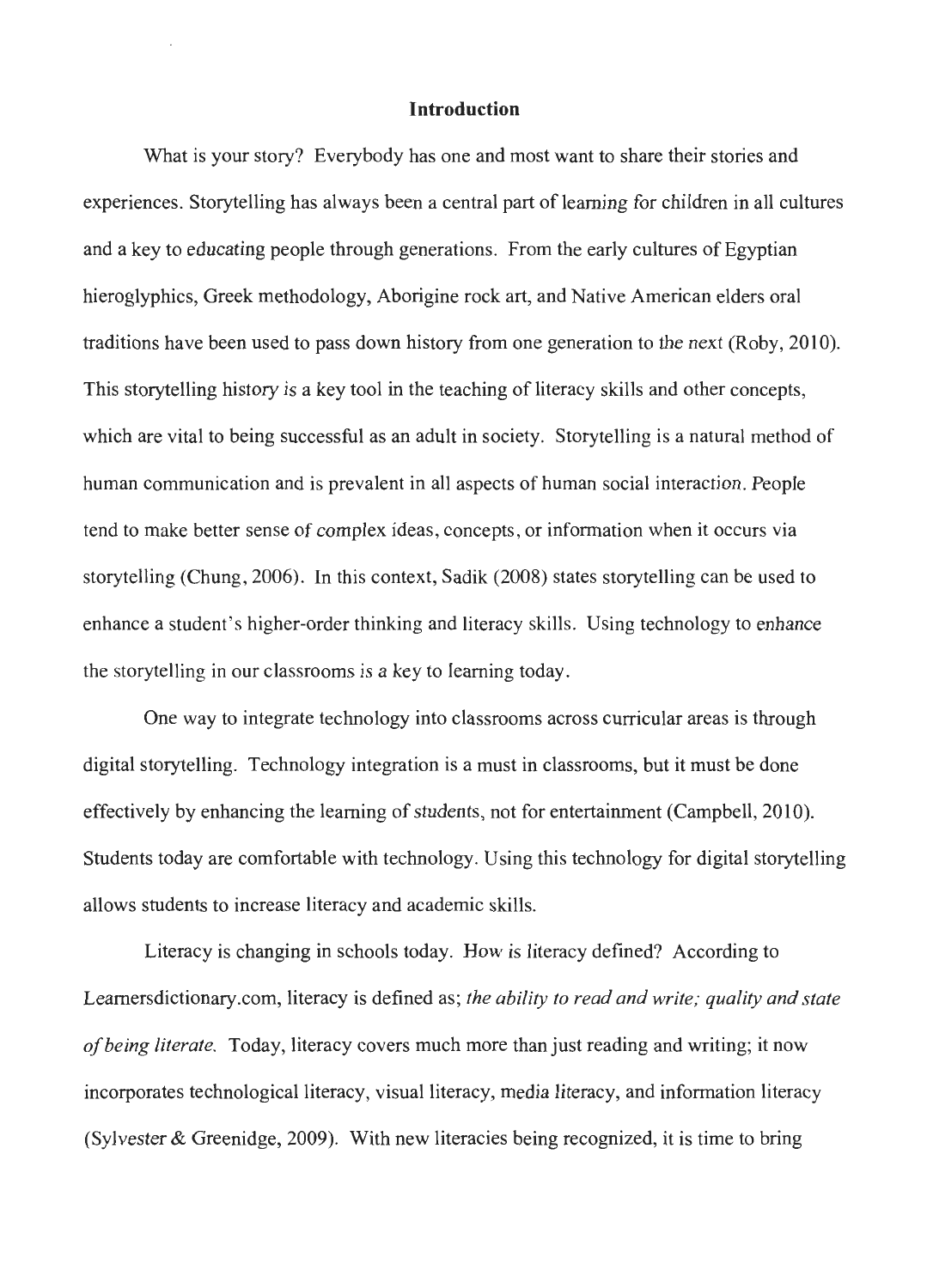modem technological tools, such as: computers, scanners, video, iPads, and cameras, into classrooms to update student learning using storytelling in the  $21<sup>st</sup>$  century. By using  $21<sup>st</sup>$ century skills, literate students cannot only read and write but analyze, synthesis, evaluate and create as a means to navigate and understand complex information (Sylvester & Greenidge, 2009).

In classrooms, teachers help and encourage students to convey their stories. The medium they use is changing, however, as technology has become an essential piece of our education today. Many multimedia components, such as: images, sound, music, and graphics, are added to present the story in a way in which many new literacy skills are touched upon. This new form of storytelling is called digital storytelling. Digital storytelling allows teachers to use a combination of literacy skills and technology to help students create meaningful projects. Literacy has become much more than just students reading and writing. Through digital storytelling students are creating multimedia presentations to tell personal, authentic stories. As part of the 21<sup>st</sup> century literacy skills students need to be able to use the technology they have in an effective manner, not just for the sake of using technology.

It is important to remember that no matter what content area or grade level you teach, you are using literacy in your classroom. Students need to convey meaning and communicate effectively with others in order to be successful in life. Miller (2010) states that there are seven reasons demonstrated by elementary writers that give support of the use of digital storytelling in the classroom:

- 1. Digital storytelling engages and empowers students of all levels; students become more invested in their writing and give more effort.
- 2. Digital Storytelling projects build community in the classroom.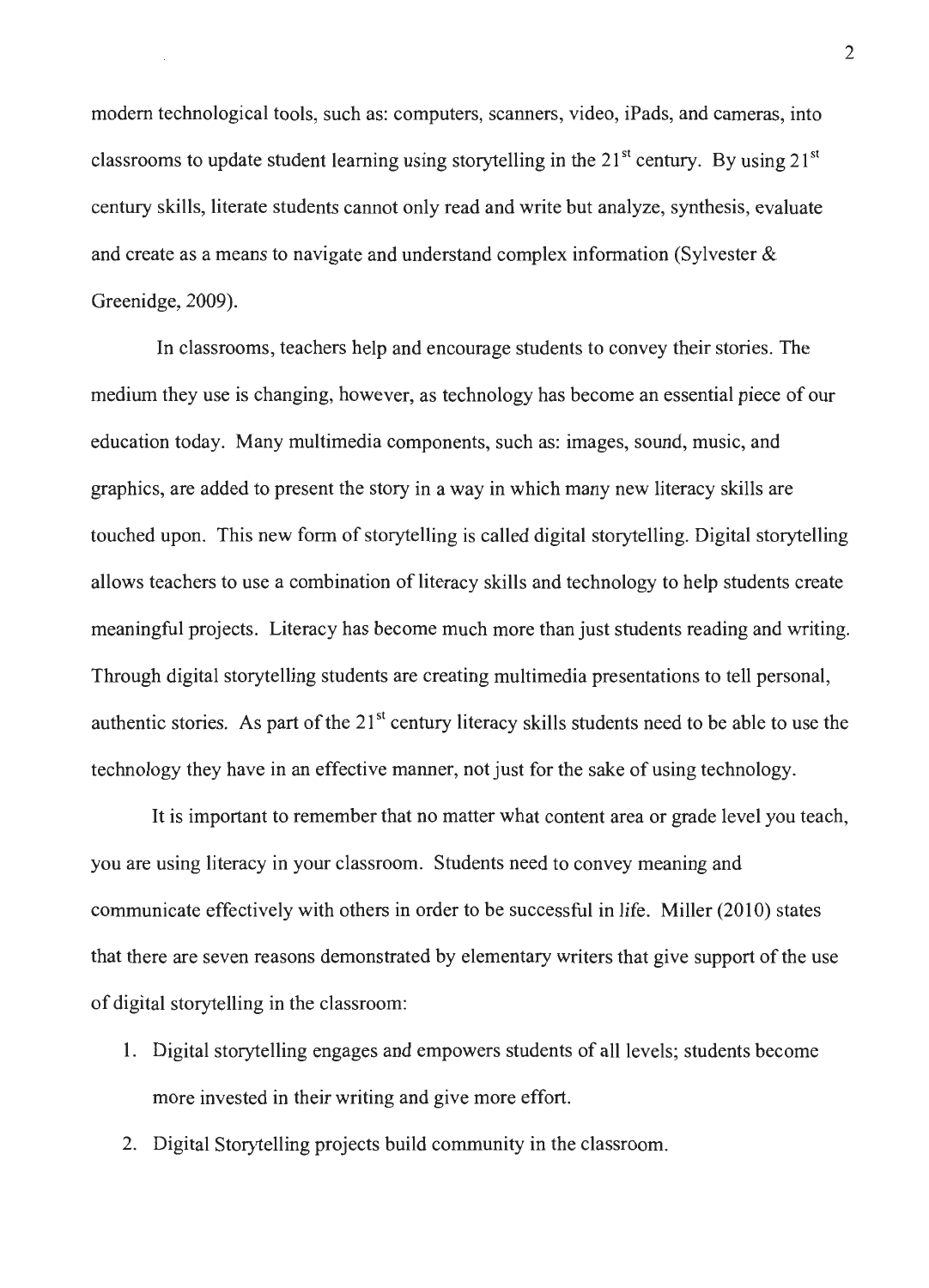- 3. Strengthens the sense of audience.
- 4. Projects can be short and still be effective.
- 5. Digital stories can be used across the curriculum.
- 6. Process is key. Projects teach writing and technology skills.
- 7. Prior Knowledge can drive the story and moviemaking. (p. 6-9)

Students in our classrooms today need to be motivated and engaged in ways that hold their attention. In order to strongly engage students in classroom activities it is important to keep learning student-centered by using digital media (Roby, 2010). Digital storytelling allows students to become engaged across the curriculum by the use of many forms of media that they are familiar and comfortable using. Using technology in the classroom reaches beyond the realm of entertainment and instead promotes student involvement with in authentic storytelling with enhanced digital creations (Roby, 2010). Keeping kids attention in reading, writing, and academic content is increasingly hard in the world today, as it has become more technological. There is a need to add projects that incorporate what students already know, technology (Wawro, 2012). Motivated students take ownership of their learning and are invested. Robin (2008) states that, "motivation is a critical ingredient for learning, and research studies that demonstrate increases in motivation by students that participate in digital storytelling and similar technologies should be designed and conducted" (p. 227).

The purpose of this review is to explore how integrating digital storytelling into the K-12 curriculum will improve literacy skills and content knowledge across the curriculum while engaging and motivating students. This review examines over 30 peer-reviewed journal articles and four landmark studies to answer the following questions: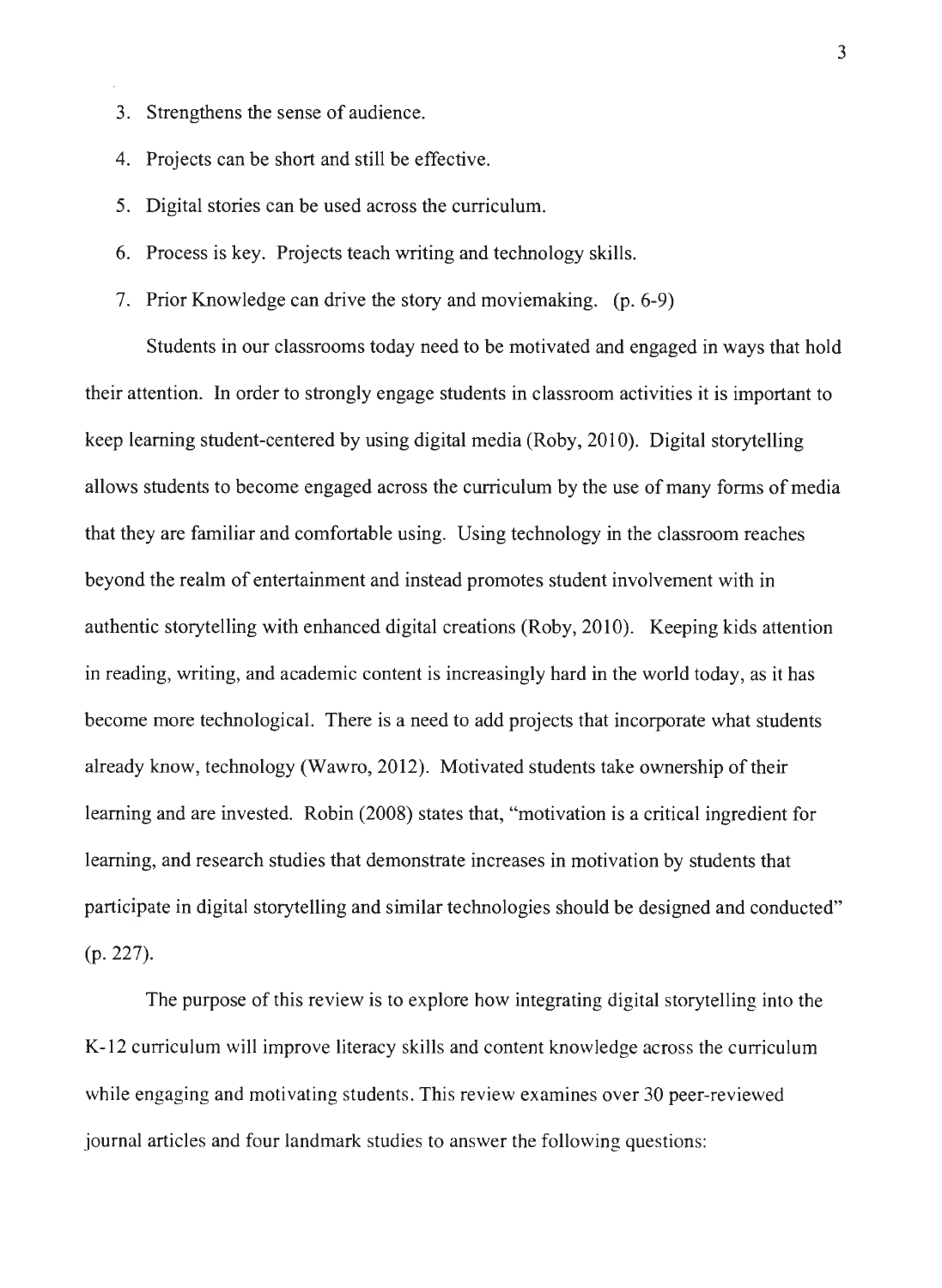- **1.** Does digital storytelling improve student literacy skills?
- **2.** Does digital storytelling effect student engagement in the classroom?
- **3.** Does digital storytelling effect student motivation in the classroom?
- **4.** Can digital storytelling be used across the curriculum?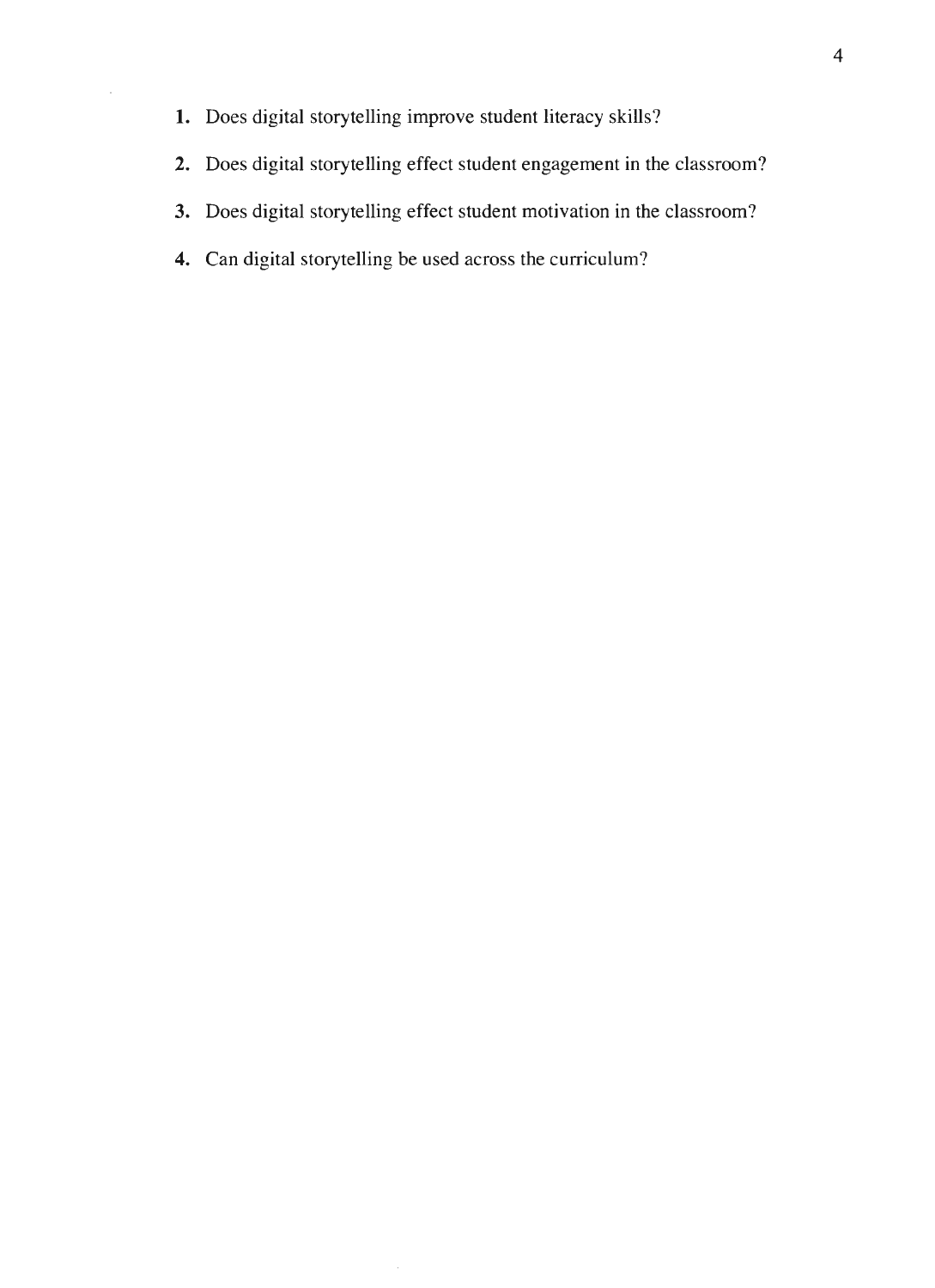#### Methodology

As mentioned above, this literature review was to investigate the impact of digital storytelling on students' engagement, motivation, and acedemic skills when integrated across curriculum areas. The sources for selecting relevant literature were the database ERIC, EBSCO, Google Scholar, Science Direct, and Onesearch!. The University of Northern Iowa Rod Library was also used to locate books that had relevant information about the topic. The key search terms include *digital storytelling, elementary, middle school, high school, literacy, writing, math, science, across curriculum, storytelling, 21st century learning, student motivation, student engagement, iPads, 21st century skills* and various combination of these terms.

An abundance of articles were located by using these key terms and many were found by the snowballing of references from relevant articles. The snowballing process occurs when an article leads to finding other articles that were either cited in an article or who cited the article.

The literature was sorted and narrowed to 35 articles which were used to complete this review. The articles collected from the databases were chosen based on the date of publication, with preference given to those published in the last 10 years to ensure that 21st century skills were present. Selected articles contained valid quanitiative and qualitative research data on the subject. A preference was given to articles which were peer reviewed. Two books were used as resources in the review as they were written by teachers who have used digital storytelling in classrooms at the elementary and middle school levels. Notes from each article were taken and organized in usable reference categories. The resesarch notes were divided into research question headings. This helped to connect different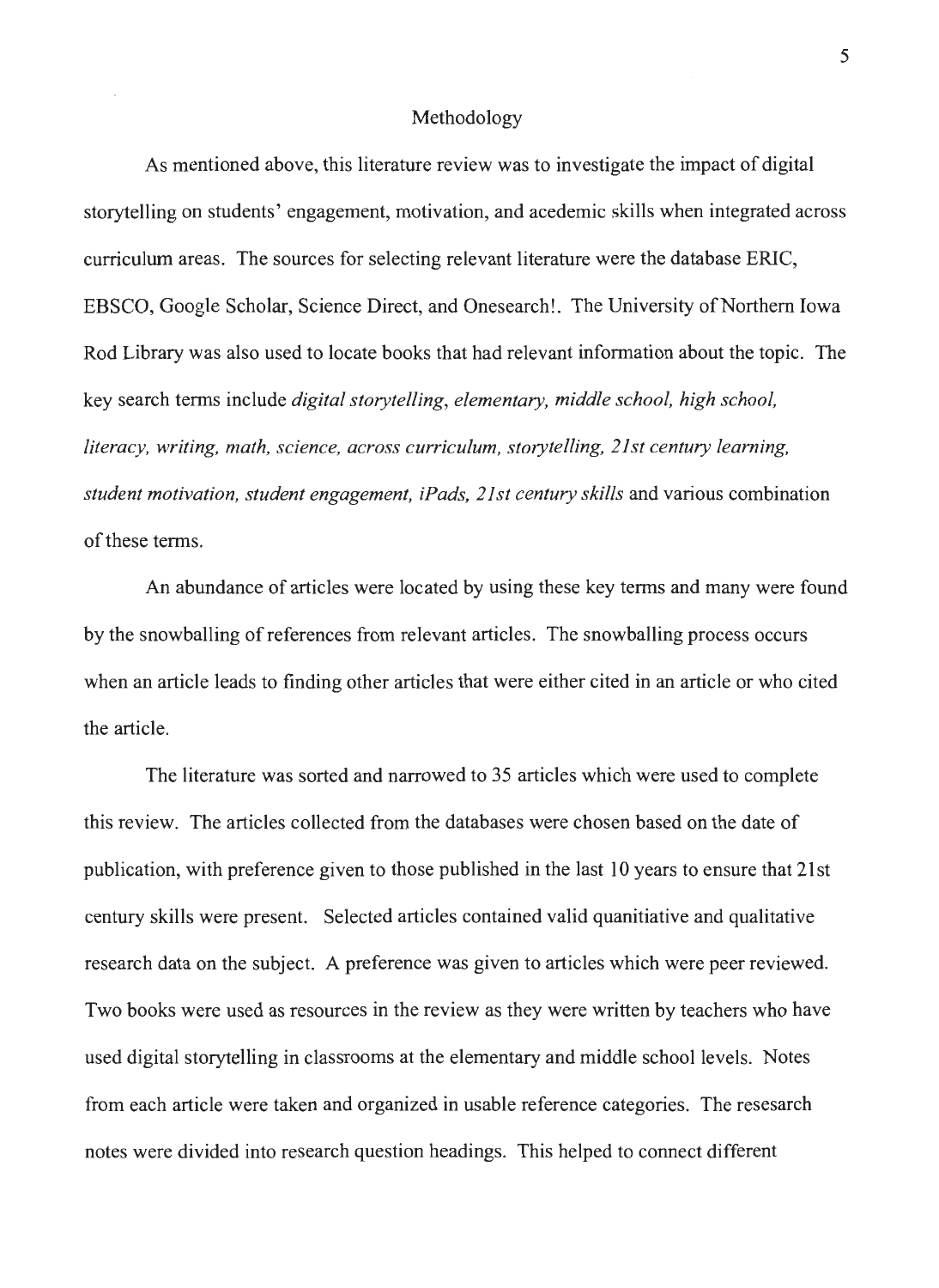literature to multiple research questions being addressed. Many of the articles about student engagement gathered information using observations, rubrics, and student interviews. Statistical information was more relevant for articles talking about literacy in the classroom. Observations were made to see how literacy and digtial storytelling were combined to be integrated into the many content areas that are taught in schools.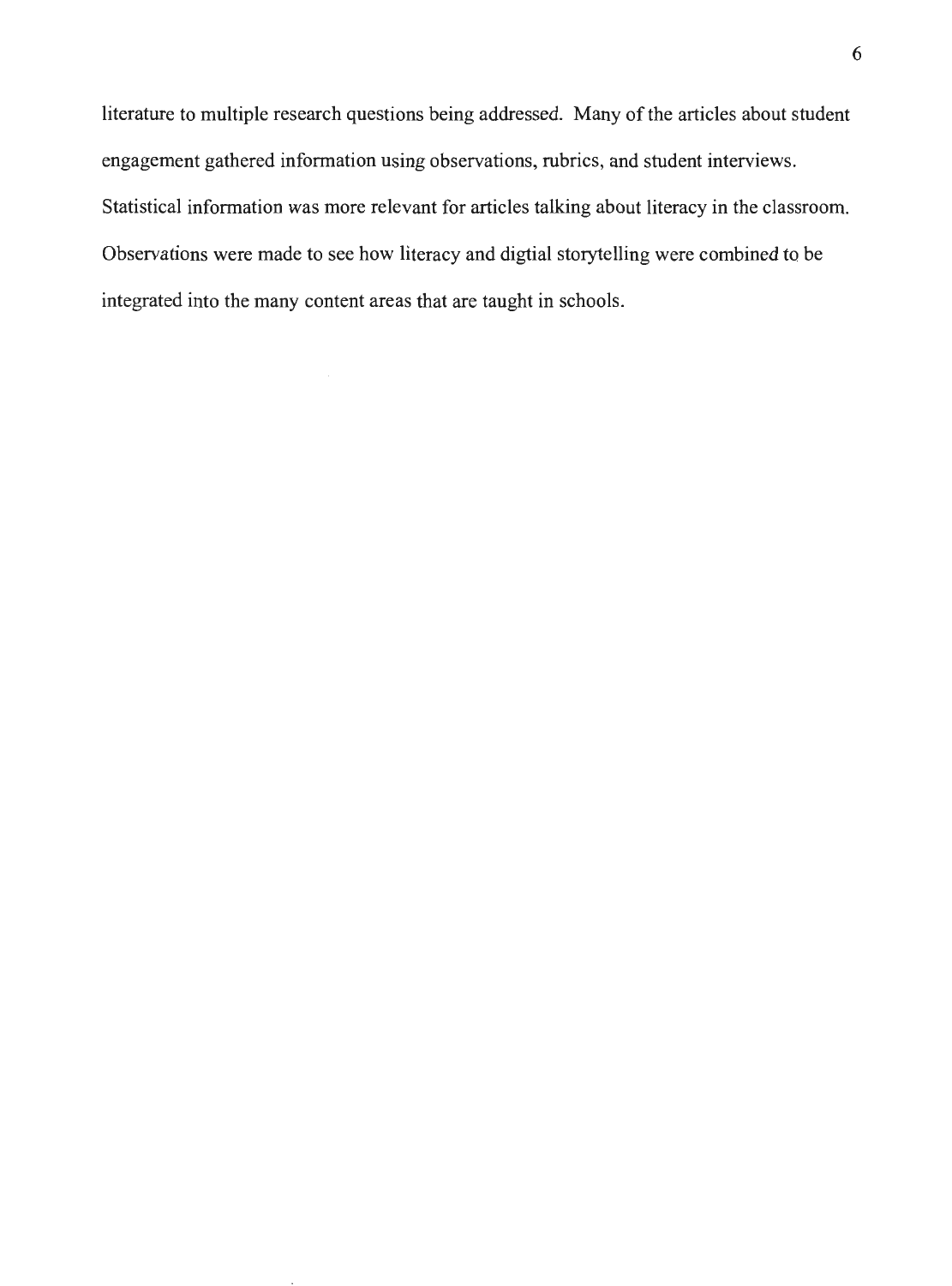#### **Analysis and Discussion**

The value and power of storytelling is recognized across cultures and disciplines; there is evidence that preliterate cultures relied on storytelling to educate (Macdonald, 1998). Porter (2005) stated that digital storytelling takes oral storytelling and engages a variety of technical tools to weave personal tales using images and graphics, along with music and sounds, together with the author's own story voice to create a new engaging story. Before knowing the impact of digital story telling, it is very important to know "How has storytelling been transformed through time to improve multiple literacy skills in education?"

#### **Defining Storytelling and Digital Storytelling**

There are many definitions of "storytelling". Gere, Kozolvich, and Kelin (2002) define digital storytelling as "the act of using language and gesture in colorful ways to create scenes in sequence" (p.2). Storytelling has traditionally focused on telling folktales, fairytales, myths, legends, and other familiar tales, which have been passed down through generations. These stories introduce students to many genres and help develop an appreciation for other cultures and traditions. Familiar stories are highly motivating and easier for students to retell; this allows students to modify the stories with personal touches and thoughts. Through storytelling in the classroom, students are able to become more innovative and creative while focusing on the message they want to communicate (Porter, 2005). Wright, Baciqalupa, Black and Burton (2008) believe the ability to dramatize stories allows students to utilize higher-order thinking skills. Students are able to make real world connections, demonstrate understanding of content, and are better able to express themselves and their ideas.

Digital Storytelling is defined in many ways, but in general, they all revolve around

7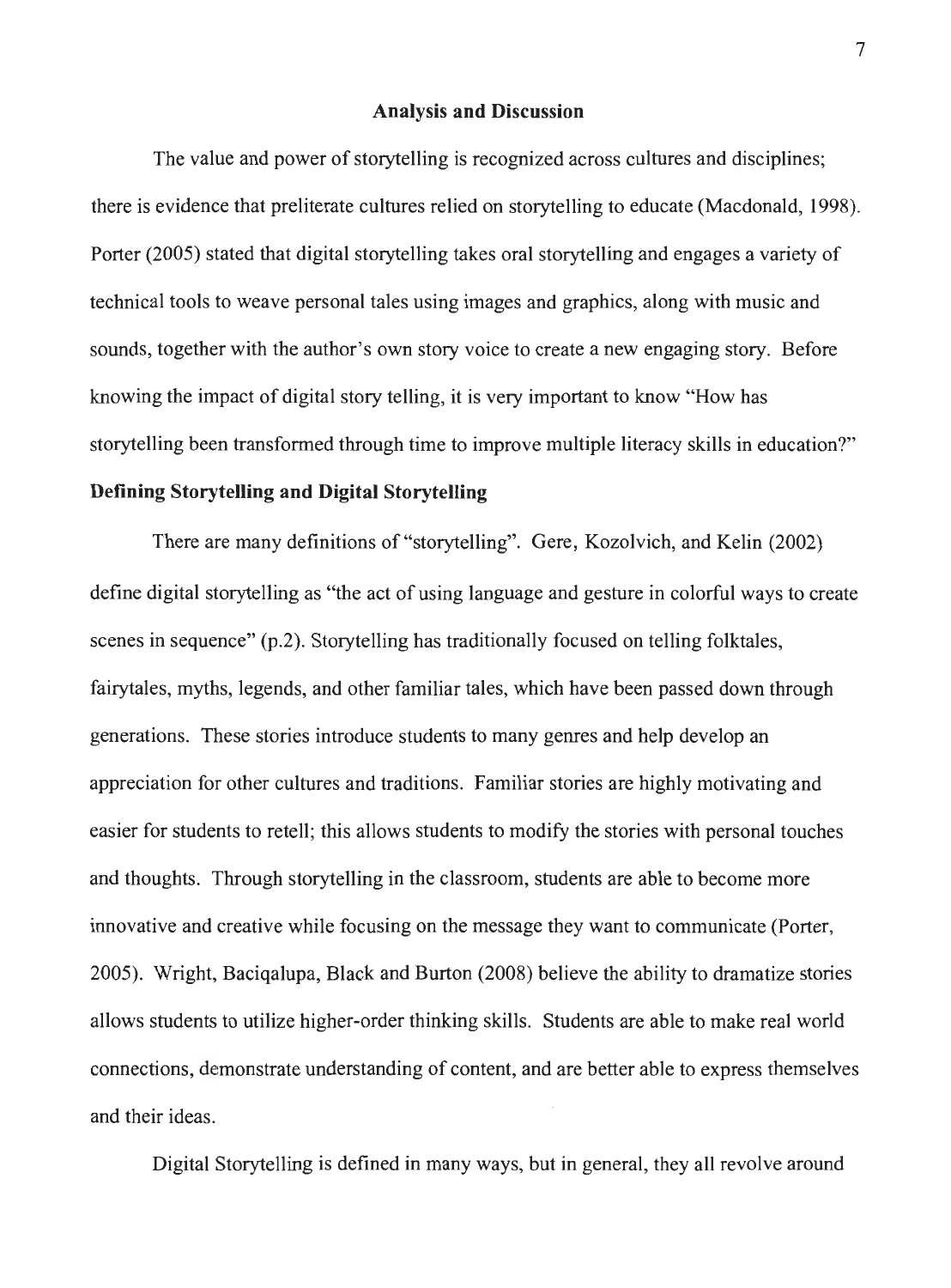the idea of combining the art of telling stories with a variety of digital multimedia, such as: images, audio, and video (Robin, 2008). The digital storytelling process starts in the same way as traditional stories with an idea, content collection and tools to bring the narrative to life. Digital Storytelling is an emerging form of storytelling, which has the same characteristics of traditional oral and written stories while offering a digital spin. Porter (2005) suggests the developing a digital story becomes a process that consists of technical skills, collaboration, communication, oral speaking, creativity and visual and sound literacy so that students use multiple intelligences, develop higher order thinking skills and become effective communicators, collaborators and project managers. Porter further argues that the old art of storytelling combined with the technological savvy students in classrooms today has the power to improve multiple literacy skills, including digital literacy, global literacy, visual literacy, and information literacy. It also increases content learning, engage students and motivate students across the curriculum in schools today in addition to mastering many  $21<sup>st</sup>$  century skills and meeting technology standards.

The technology needed to create these digital stories is available in almost all schools. Computers, iPads, and even cell phones have capabilities to help students create these stories. Many of these tools come with standard programs such as iMovie, iPhoto, and GarageBand (Macs) and Windows Movie Maker (PC). There are also many applications available for all levels of students from Kindergarten to college. These available tools allow teachers to prepare students for the future by teaching them the literacy skills they will need to compete in a world focused in the technological realm (Karchmer-Klein & Shinas, 2012). According to the National Center for Education Statistics, or NCES, (US Department of Education, 2009), 97% of public school teachers have computers in their classrooms, and of those, 93%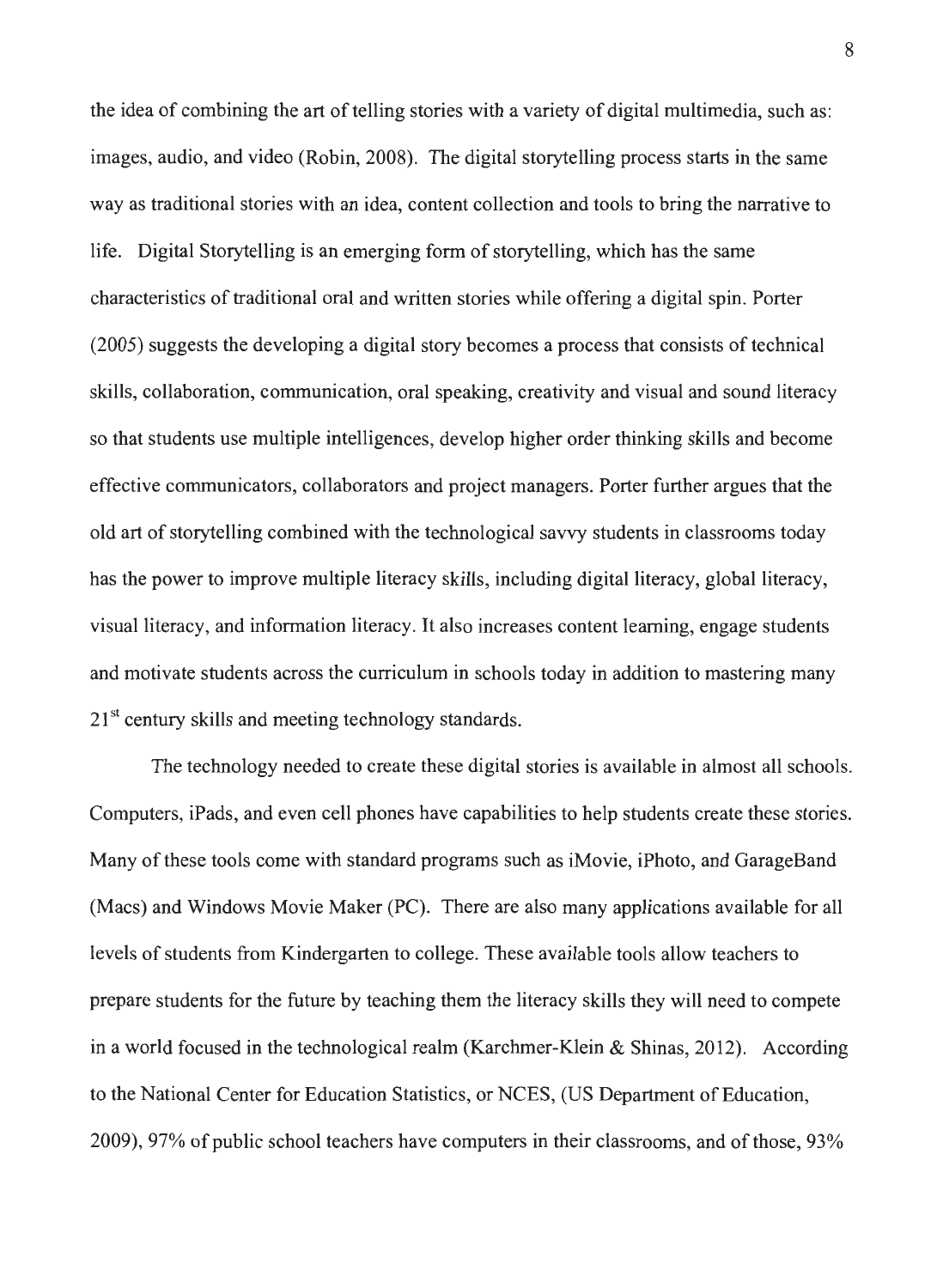have Internet access. The percentage of computers in classrooms and those with Internet access should have increased over the five years since the statistics were given. One might think that an equal amount of multimedia presentations are being created due to the access schools have to technology. However, data from the NCES shows that only 42% of teachers have students create multimedia presentations. Students use a wide variety of multimedia in their everyday lives, so using technology in the classroom to enhance skills and to engage and motivate students seems natural.

#### **Engagement and Motivation**

Engaging and motivating students has become a focus that is as important as the content we teach. Student engagement can be defined as a student's willingness to be actively involved in school activities (Skinner &Belmont, 1993). Students across the grade levels are engaged and motivated when they have the control of their learning which is extended beyond the four walls of a classroom (Sadik, 2008; Yang &Wu 2012).

In one of the earliest studies about students' motivation when using digital devices, Skinner and Belmont (1993) investigated the relationship between teachers behavior and student motivation. The sample was 144 third through fifth grade students and 14 teachers. The findings showed that students' motivation and behavioral engagement had a correlation to the behavior and involvement of the teacher. One limitation of the study was that it took a one-direction approach; looking only at how teachers' behavior affects students' motivation and engagement and not vice versa. Another limitation was that the quantitative data hardly provided in-depth insights about students' learning process without hearing directly from the students' point of view. Skinner and Belmont concluded that students who were engaged knew the value of the investment of their learning and put forth effort to understand the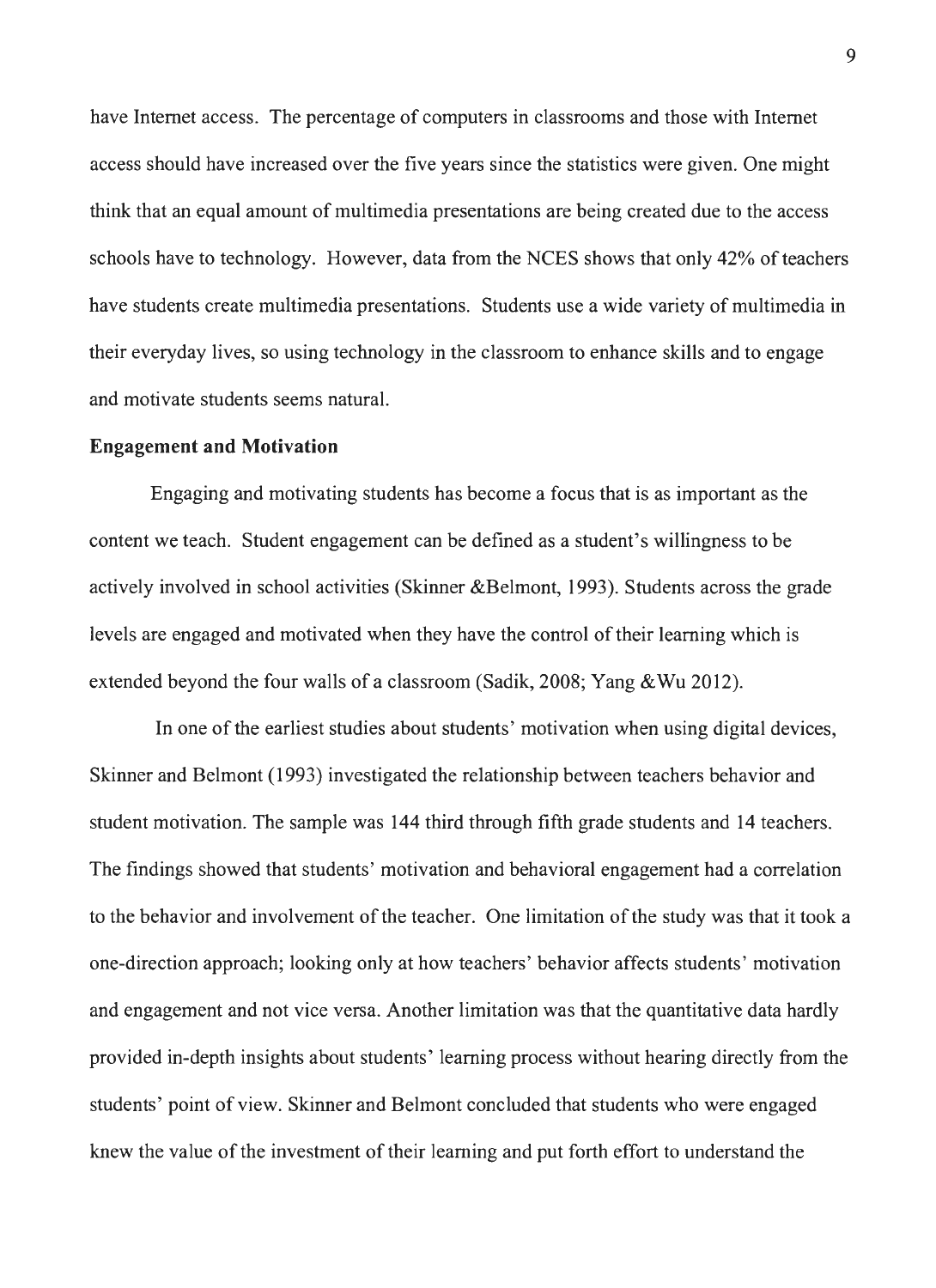content being taught. Thus, the key to student engagement is to motivate students in the classroom.

Kervin and Mantei (2001) conducted a qualitative study of preschool students participating in the This Is Me (TIM) project done the Illawarra region of New South Wales, The researchers followed one 4-year-old child very closely by observing how she created a digital story to teach others about herself by using pictures and voice. During the process it was noted that she turned from a normal, very quiet and reserved child into an excited, active leader. Although the findings of this study are based on the study of one student in a special context, it stresses the importance of using technology to share one's own story starting at a very young age. Kervin and Mantei conclude that when individual ideas and using creativity are present during a project, it engages students in the process of their learning. The finding has been confirmed by other large-scale studies.

In order to fill the research gap, Sadik (2008) conducted a mixed methods study with 280 6-15 year-old students over three months in two private basic education schools in Qena, Egypt. The observation findings showed that when digital storytelling provided students with student-centered learning, students stayed engaged when they were actively involved in the process of their learning. The interview data confirmed the observation findings. Students commented they stayed on the task when they created their own digital stories. It was also found when teachers and students worked collaboratively on projects, students benefited by being challenged to think critically while evaluating and creating their projects. Sadik concluded a positive impact of creating digital stories on student motivation and engagement.

In order to further explore long effects of digital story telling, Campbell (2012) conducted a two-year study of 25  $5<sup>th</sup>$  and  $6<sup>th</sup>$  grade students who used iMovie to create their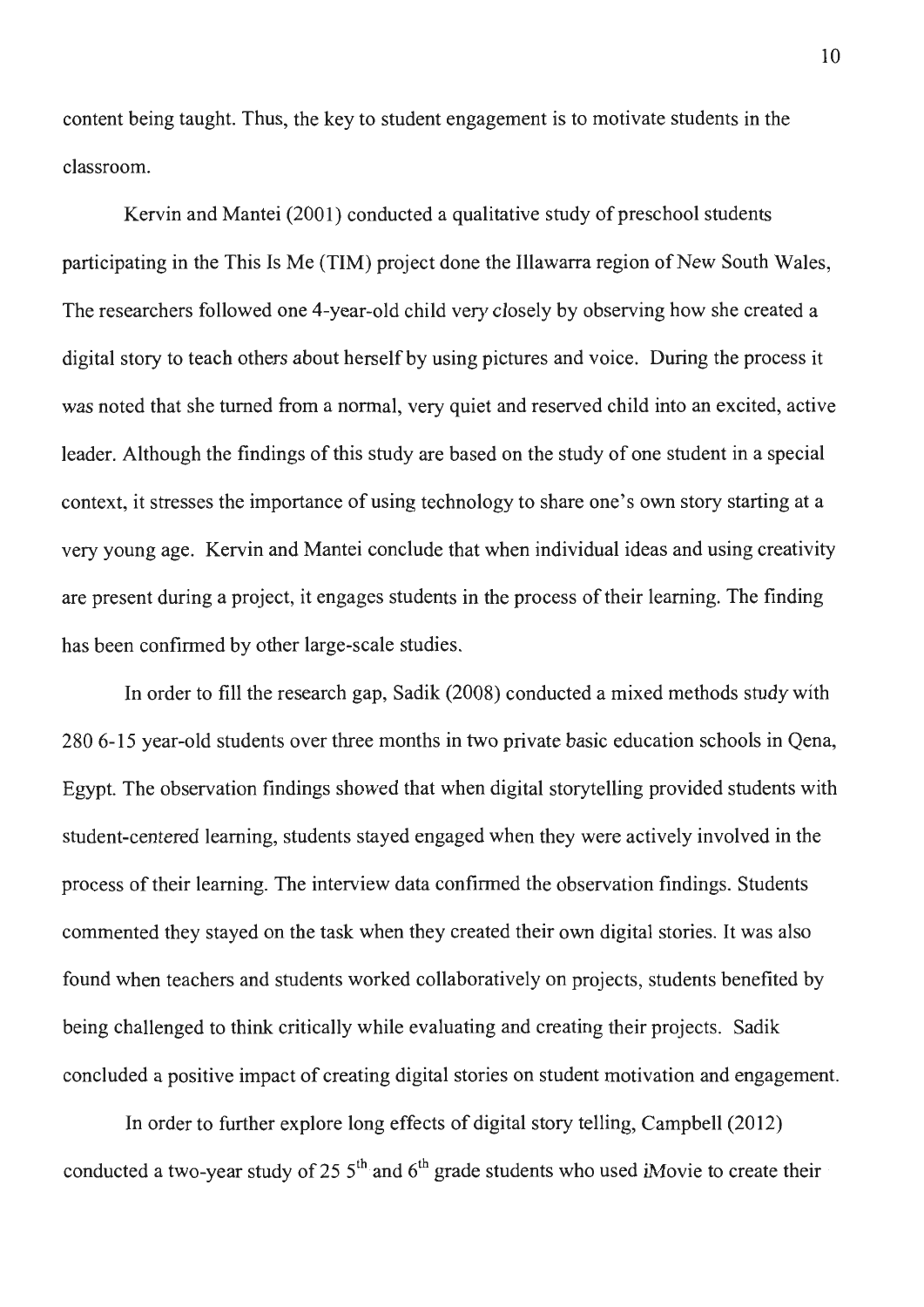stories. The researcher used an action research methodology to measure self-perception and time on task by collecting interviews, observations, and writing samples and evaluations. It was found that 70% of students were able to stay on task, 96% were engaged in digital storytelling, and project completion was 100%. It was discovered that digital storytelling not only enhanced and motivated students but also improved the level and quality of writing. There was a direct correlation between student motivation in the classroom and student achievement on literacy and other academic tasks. There was also a direct correlation between self-perception of oneself as a good writer, time spent and task completion. It was concluded that the most dramatic improvement came in the area of engagement.

Beyond the elementary and middle school levels, high school students may also benefit from engaging in digital-story telling. Malin (2010) conducted a study on high school students. While evaluating high school sophomores and seniors the researcher noticed how digital video and digital stories had value as reading aids to engage students. The data showed that digital storytelling was more engaging for 88% of the students and that 96% felt that they were more prepared for class discussions. Students were more engaged during discussion and motivated to learn the content of the class when using digital storytelling in reading and writing. This confirmed the findings of Sylvester and Greenidge (2009) and Campbell (2010) that when reading and writing became more student-centered, students took more ownership and have more involvement in the process of various interactions: teacher and students, students working in small groups.

Dugan and Robin (2009) conducted a qualitative study examining K-12 teachers' and students' perspectives of learning using digital storytelling by comparing students' level of engagement in the same content both in a traditional classroom and a classroom using digital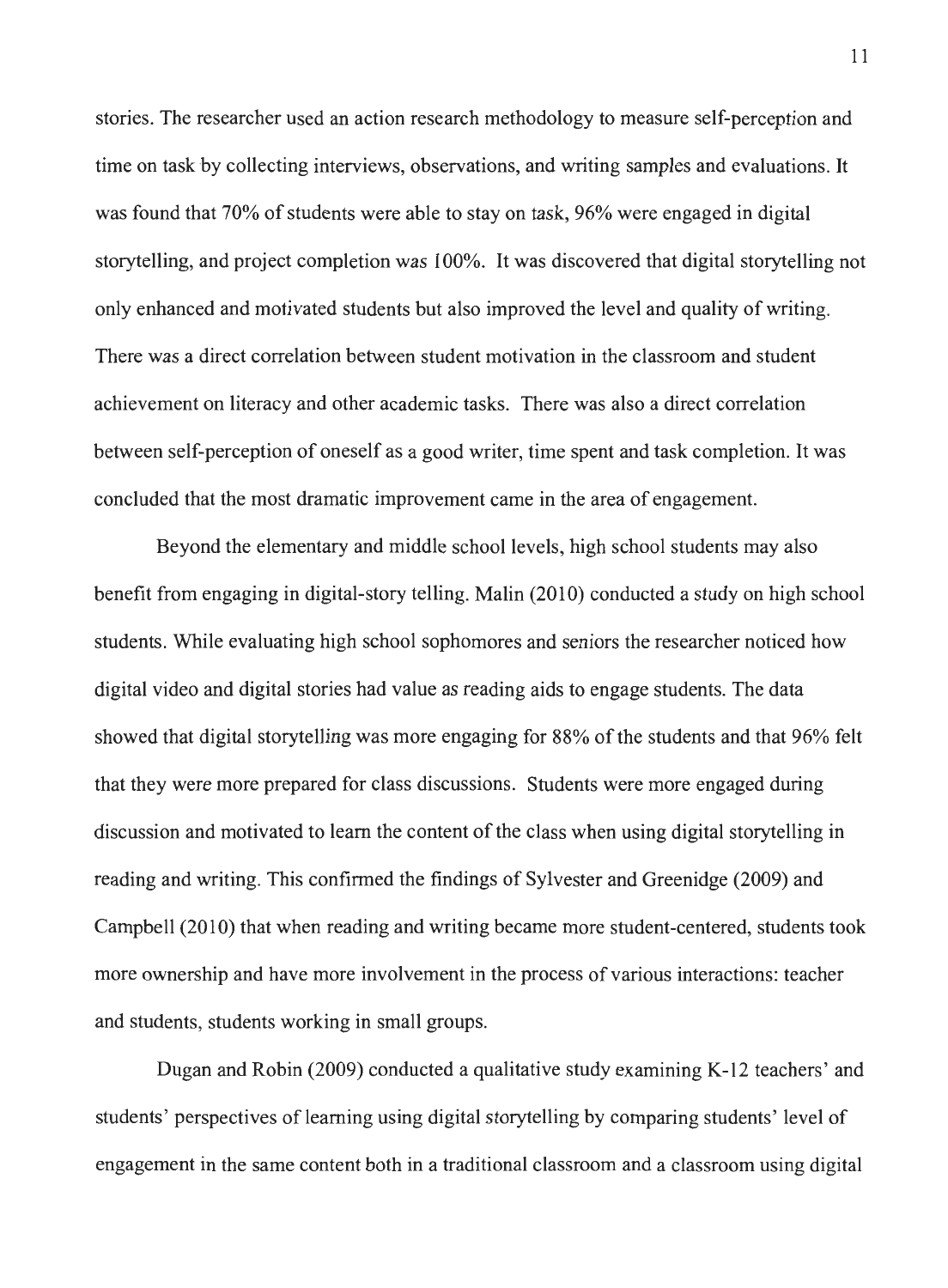storytelling activities. Dugan and Robin built upon the previous studies by moving from one classroom to multiple classrooms across multiple age levels. The researchers noticed an increase in students' motivation and engagement. Through interviews with students, researchers found that approximately 70% wanted more digital storytelling activities in the classroom. There was a noticeable increase in student engagement when using digital storytelling with students that Prensky (2005) describes as the students who "tune us out".

Can digital story telling have a long-term impact on student learning beyond one content area? To answer this question, Yang and Wu (2012). conducted a one-year quasiexperimental study involving 110 tenth grade students exploring the impact of digital storytelling on academic achievement, learning motivation and critical thinking skills. It was found that digital storytelling as a student-centered activity could engage students in taking control of their learning. As a result, they were highly motivated in working with their peers. They increased collaborative, creative, critical thinking skills, technological skills as well their confidence in their writing skills. Therefore, integrating technology in story telling moves students from working on traditional skills to preparing them for  $21<sup>st</sup>$  century skills as noted in prior studies of other levels (e.g., Kervin & Mantei, 2011; Malita & Martin, 2010).

Digital story telling can also benefit college students. In a quasi-experimental design study, Xu, Park, and Beak (2011) investigated the impact of using the virtual reality-learning environment, "Second Life", to create digital stories for 64 South Korean college students. It was found that 32 students, who used -"Second Life", demonstrated stronger capability in communication, critical thinking and collaboration. They developed a higher level of writing self-efficacy and better flow while applying the content they are learning through the use of digital storytelling compared with the students in the control group who used the off-line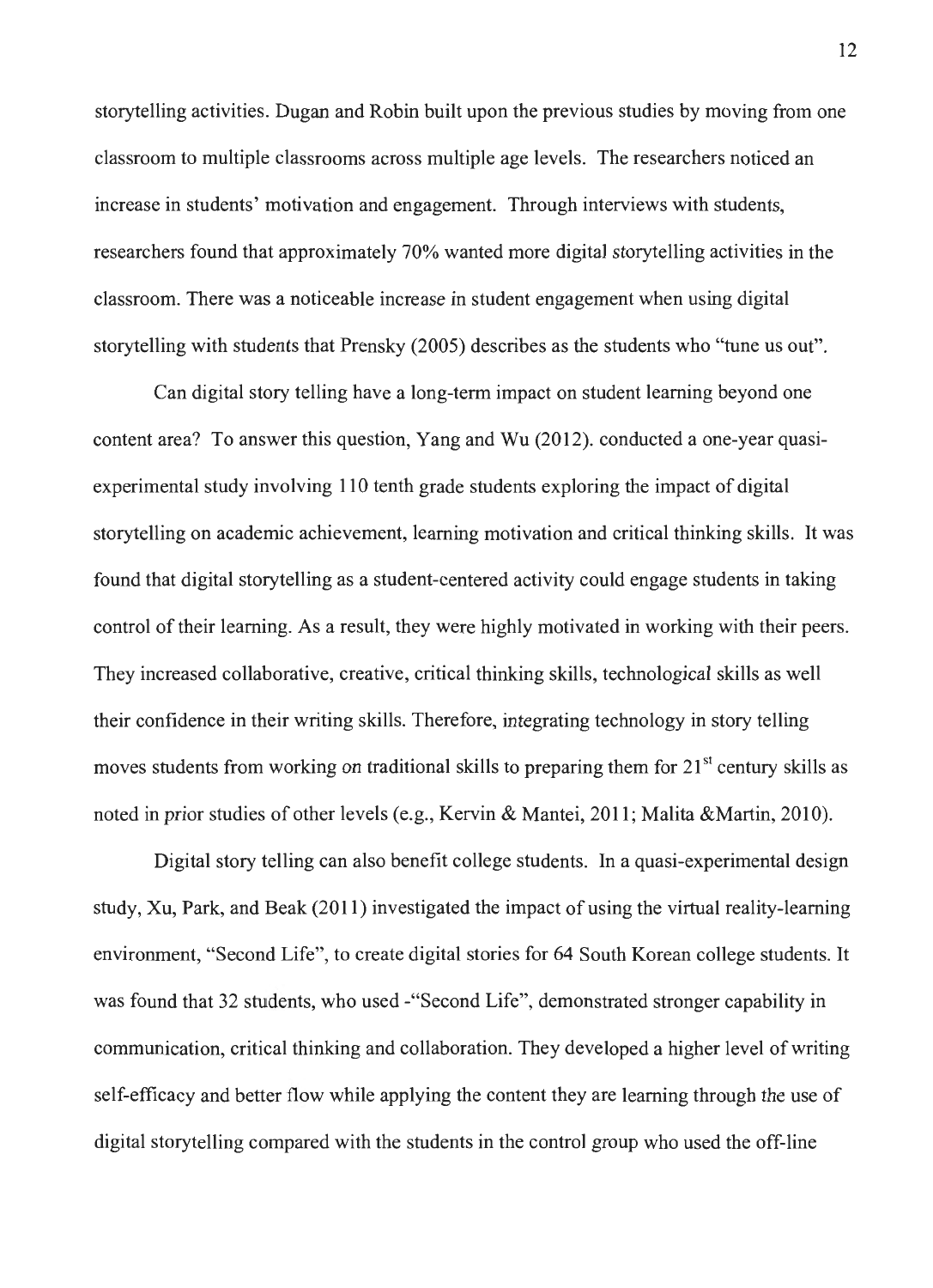video editing software. The study was limited to a short period of time and it is hard to say whether the results were caused by the "novelty effect."

While the above research evidence indicates that digital-story telling has a positive effect on motivation and engagement with general education students, there is a need to see how it would affect students who are struggling with reading and writing. In a qualitative study, Sylvester and Greenidge (2009) investigated how using digital storytelling would motivate students who struggle with reading and writing. The study was conducted with three fourth grade students who struggled with reading and writing for multiple reasons; which caused them to be less engaged in the traditional writing process. One student struggled to start writing, one student hurried to get done and didn't correct his drafts, while the last student struggled to add details. Being able to add voice to her story the last student was able to become very engaged and motivated to add expression and details to her story. While working with peers, these three students were able to develop their writing skills and begin to view themselves as "good" writers which motivated and engages them in their assignments. Although this study is limited by observing three students struggling with writing, it provided insights about students who struggled with reading and writing for multiple reasons.

Another factor for engagement is to make connections with student personal experience by creating digital stories. Telling a story that makes connections to personal experiences and knowledge helps students to retain information on the content they are learning. These connections will engage students in the content being taught. Digital stories appeal to listeners by using the power of voice is something printed stories cannot convey (Lowenthal, 2008). The voice used to create the story allows for students to express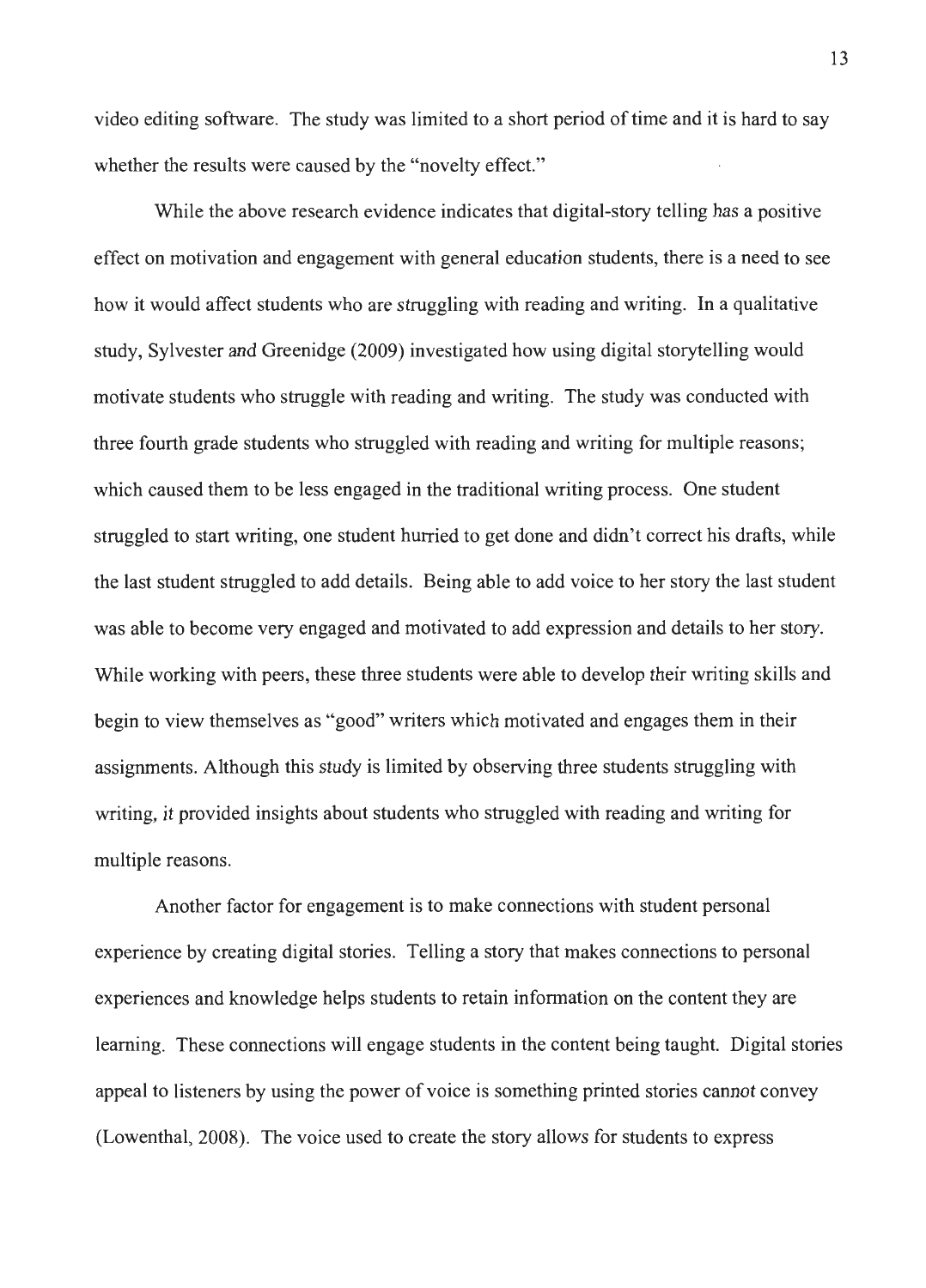themselves. Self-expression and technology are key factors in the increase of student motivation and engagement while using digital storytelling.

Making connections with the world can further be done through sharing one's digital stories with a large audience beyond their teachers and peers. Through the peer and public feedback students began to view themselves as writers. A sense of accomplishment can engage and motivate students to learn (Greenidge & Sylvester, 2009; Malita & Martin, 2010). Knowing their stories will be shared with large groups of people helps motivate students to create better projects. Stories are no longer shared between just teacher and student in language arts classrooms. Today, individual students or collaborative groups of peers in the classroom develop stories by using their physical world, experiences and technology they know. This collaboration develops the classroom into a community of learners who work together to solve problems and develop digital creations.

In summary, when using digital storytelling in the classroom, students encompass both traditional and  $21<sup>st</sup>$  century literacies, which boost their motivation for traditional writing with both general education students and those who struggle. Digital storytelling can be effective in motivating students from kindergarten through college by engaging in studentcentered activities and technology-rich learning environment.

### **Literacy Skills**

Literacy encompasses reading and writing, and the practicality of books, pencils, and paper in the classroom is still essential for learning. However, in today's technological world adding technology into literacy adds a new level of excitement to the reading and writing process. Literacy has become more than just reading and writing. According to Robin (2008),  $21<sup>st</sup>$  century literacy is a combination of the following literacy skills: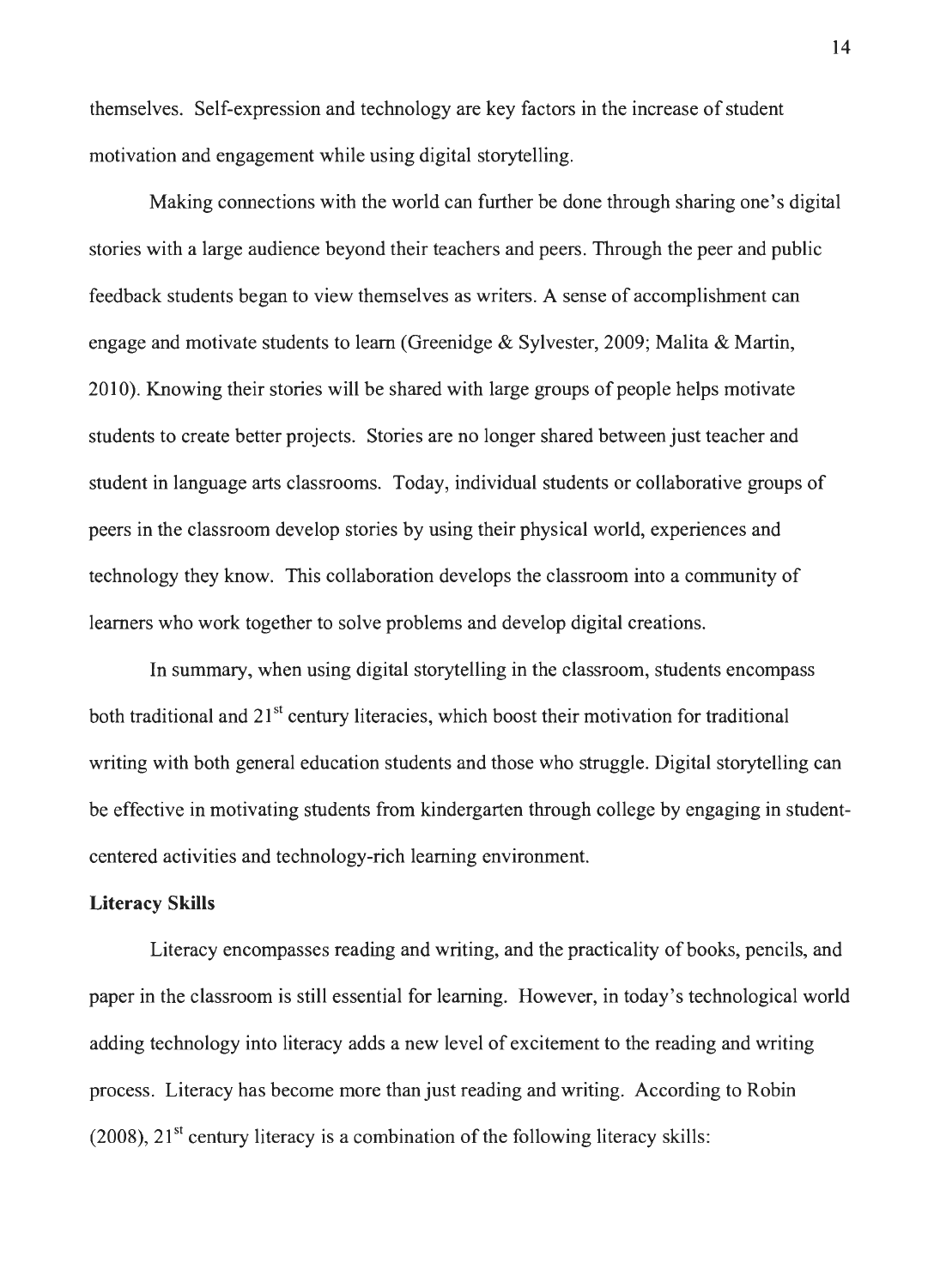- Digital Literacy is the ability to communicate with an ever-expanding community to discuss issues, gather information, and seek help;
- Global Literacy is the capacity to read, interpret, respond, and contextualize messages form a global perspective;
- Technology literacy is the ability to use computers and other technology to improve learning, productivity, and performance;
- Visual literacy is the ability to understand, produce, and communicate through visual images;
- Information literacy is the ability to find, evaluate, and synthesize information. (p. 224)

Ohler (2005) conducted a study in a  $6<sup>th</sup>$  grade language arts classroom for this writing assignment with a combination of traditional story writing and digital emotions. Using their own voice makes the story a personal narrative and captivates audience. Digital storytelling is able to connect with many of these new literacy skills while keeping focus on the foundation of literacy, reading and writing. Focusing on the power of the story rather than on the power of technology is sometimes a problem for students, and part of the task of a digital storytelling teacher is to teach the students how to be a storyteller. Story mapping and written and oral storytelling are two important components to practice before beginning digital elements. Mapping is key in telling a meaningful story (Ohler, 2005).

Does digital storytelling improve students' literacy skills? Researchers Sylvester and Greenidge (2009) found in their qualitative study of struggling writers in fourth grade who were struggling for different reasons that adding a digital format to the written text and combining images helps to deepen students understanding of the text. Students were asked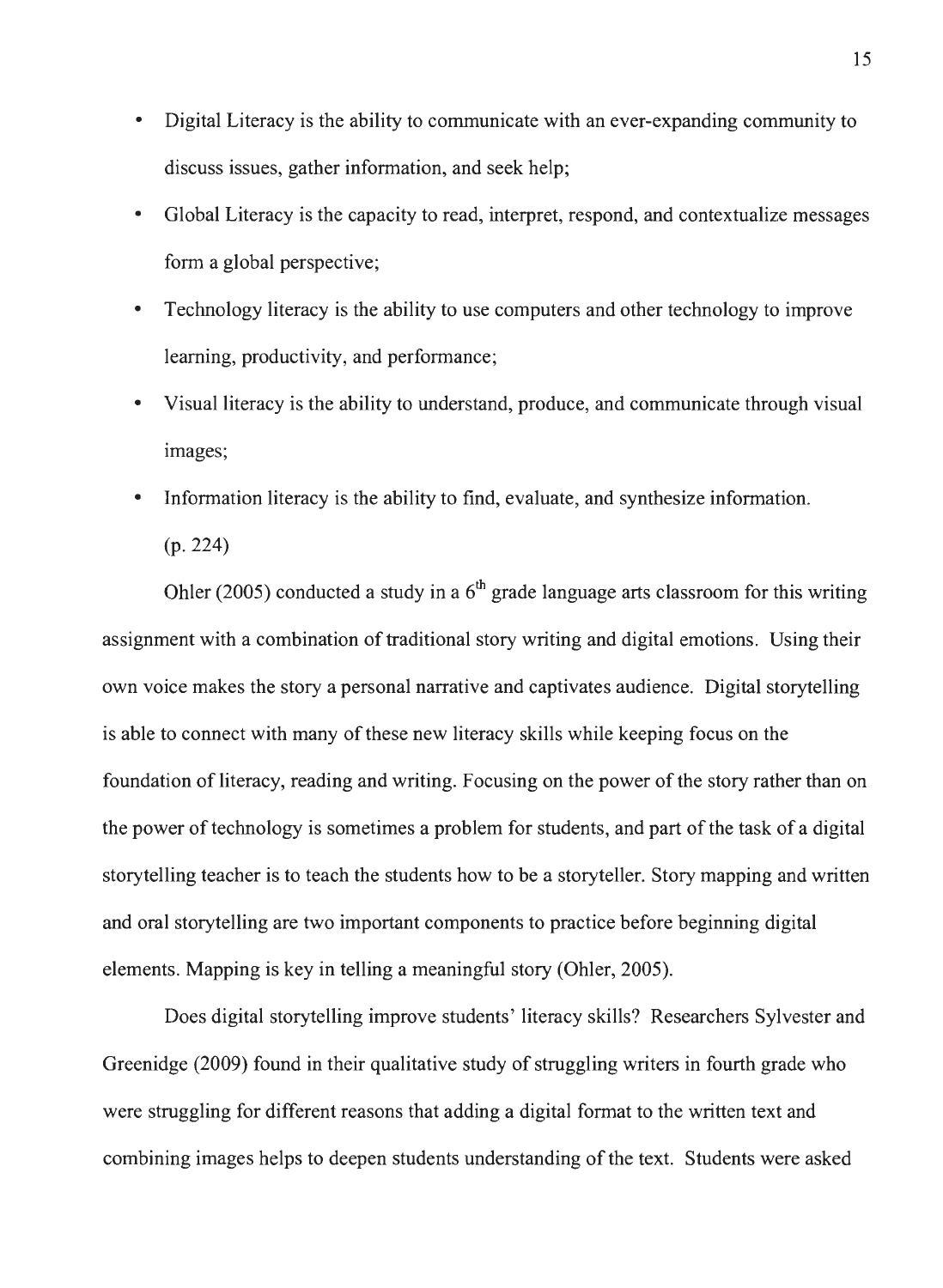to use both old and new literacy skills to complete the project. Examining three types of struggles for writers across grade levels allowed the researchers to give an overview of the benefits of digital storytelling in the classroom. Their findings included that using digital storytelling as part of the writing process helped students to discover their voice, build confidence, and improve the structure of their writing. For those students who struggle with traditional literacy, digital storytelling helps to tap into other literacies and build an understanding of all literacies. Struggling writers often lack the ability to organize their writing; however, the digital storytelling process helps these students become more organized in their story by using a process called story mapping, or a storyboard, to help organize thoughts and progress through the story. Struggling writers often take less time to review and edit their writing product, but when they know their work will extend beyond the classroom and their peers they are motivated to address issues in their writing and become aware of their audience. For these struggling writers, the use of digital storytelling, which is shared online, allows them to use their digital literacy, technological literacy and visual literacy to develop and share their stories. Digital literacy is used to help them gather and deliver their story, technological literacy is allowing them to use computers and other devices to create, improve and produce their story, while visual literacy allows them to add images to enhance stories and help to convey the meaning of their stories.

In a recent study of how digital stories touch youth in after school programs, Meier (2014) looked at how student's literacy skills were affected when using digital storytelling. Digital storytelling is not only a story with pictures created on a computer with writing and digital imagery; it is much more. Digital storytelling encompasses a full set of literacy skills for students. Basic literacy skills such as reading and writing are now joined by  $21<sup>st</sup>$  century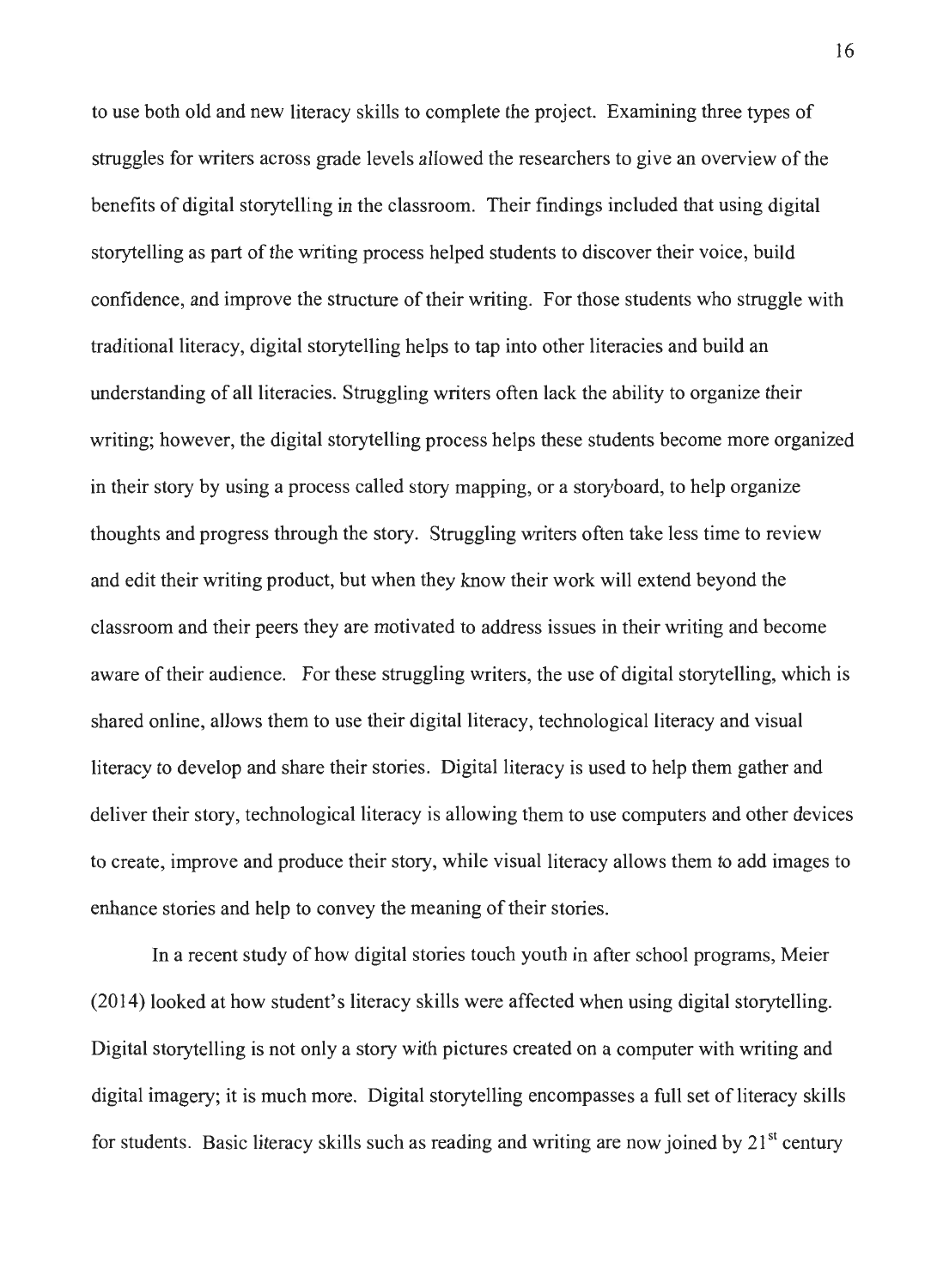literacy skills. Through digital storytelling, students use research skills to search and analyze information, organizational skills to manage information, time and the assignment they are given, presentations skills to develop a project that grabs the attention of their audience and problem solving skills to overcome obstacles that might occur during the project. Making digital storytelling projects collaborative in nature builds intrapersonal skills as they take on a role in a group along with assessment skills. Student will not only analyze their own work but that of others; offering feedback on their peer's projects gives them a chance to see how others have develop the project.

The positive effects of digital story telling were also evident in the school context outside of the United States of America. For example, in their study of 12 primary students in England, researchers Burnett, Dickenson, Myers, and Merchant (2006) concluded the dynamic sense of process occurs through the constant reading, writing, and digitization of students' stories. The separation from text encourages storywriters to edit and revise their work more thoroughly. Thus making students more confident in their abilities to create and bring meaning to content in a variety of media.

Examining second grade students' self-perception as writers and the quality of their writing when completing traditional and digital storytelling projects allowed Thesen , Kara-Soteriou , and Abadiano (2008) to look at stories through different literacy's. Digital storytelling supported students learning in oral, written and digital forms. The teacher took on the role of "principle storyteller" to inspire her students. A group of 18 second-grade students completed the Writer Self-Percentage Scale developed by Bottomley, Henk & Melnick in 1998 and a personal narrative prompt, which was scored according to a grade appropriate rubric. The students were split into two groups; traditional storytelling and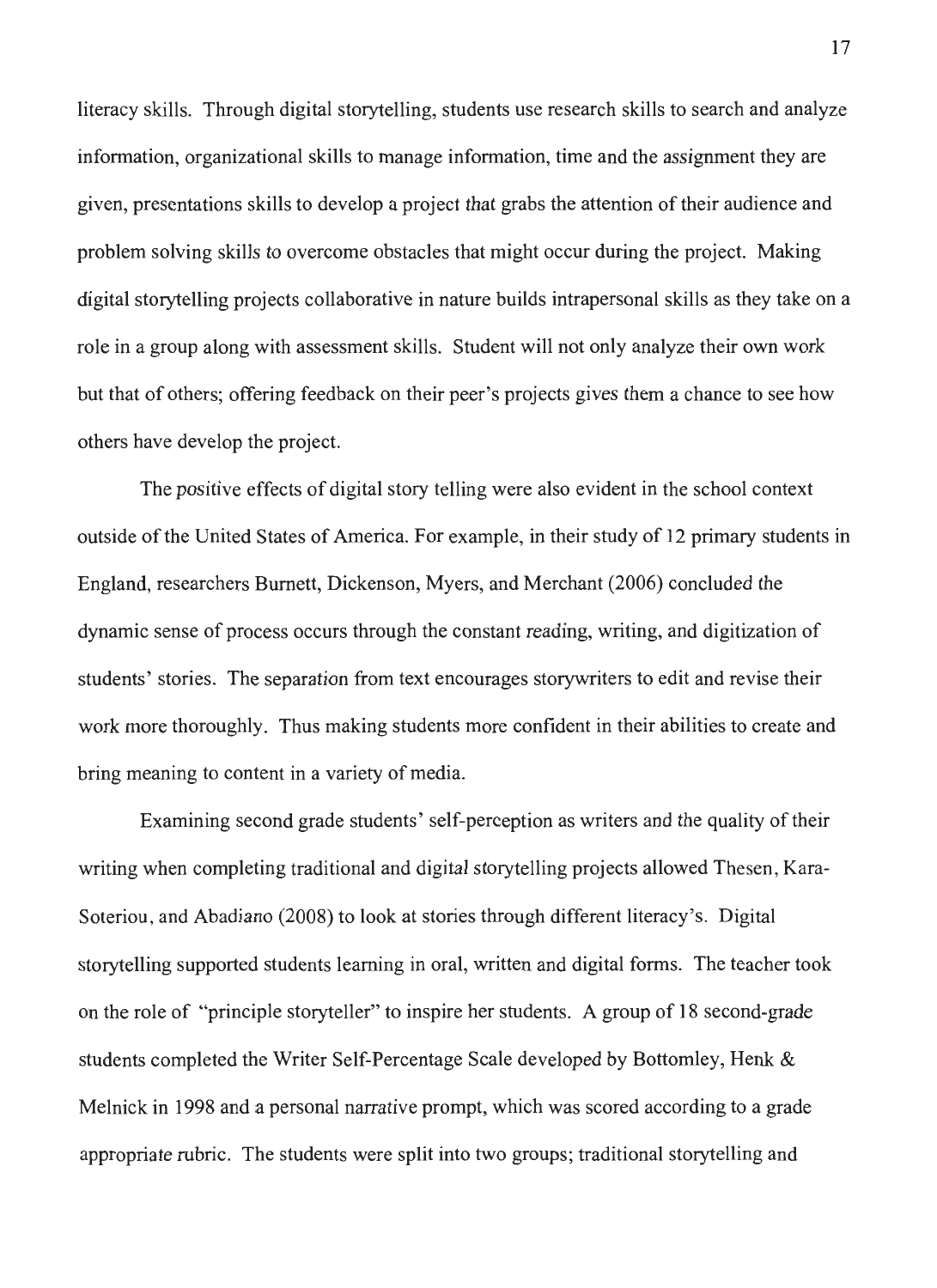digital storytelling. After working through a ten-day project of developing a digital story, Thesen (2008) noticed the students continuously asked to digitalize all of their writing. Students expressed how the process of creating this story helped them not only with the process of revising their writing but also with becoming more confident storytellers (Thesen & Kara-Soteriou, 2011).

In research that included Egyptian students between the ages of 6-15, Sadik (2008) concluded that not only did their traditional literacy skills improve through the use of digital storytelling, while using the Internet to add images, music, and voice their technology skills also improved. The literacies required to create a digital story bridge the gap between informal and formal learning, thus allowing students to create stories that tell of their everyday lives.

Digital storytelling gives students the power to express themselves through multiliteracy modes. It gives students the power to communicate their stories to a wide audience, increases the knowledge of the subject matter and improves literacy skills. Technology is an exciting and motivating tool for teachers to use in classrooms reaching readers and writers alike (Hett, 2012). Digital storytelling encourages students to explore new ways of reading and writing while connecting with new literacies in the classroom. While reading writing, speaking and listening are a focus for language arts they are not just for language arts classrooms. They should also be used across curriculum areas, such as: science, social studies, and technical subjects (Butler, Maond-Amaya & Yoon, 2013).

#### **Across Curriculum Integration**

In all curricular areas students use literacy; however, the content covered is different. Today storytelling can be appropriate for more then just language arts projects. Can digital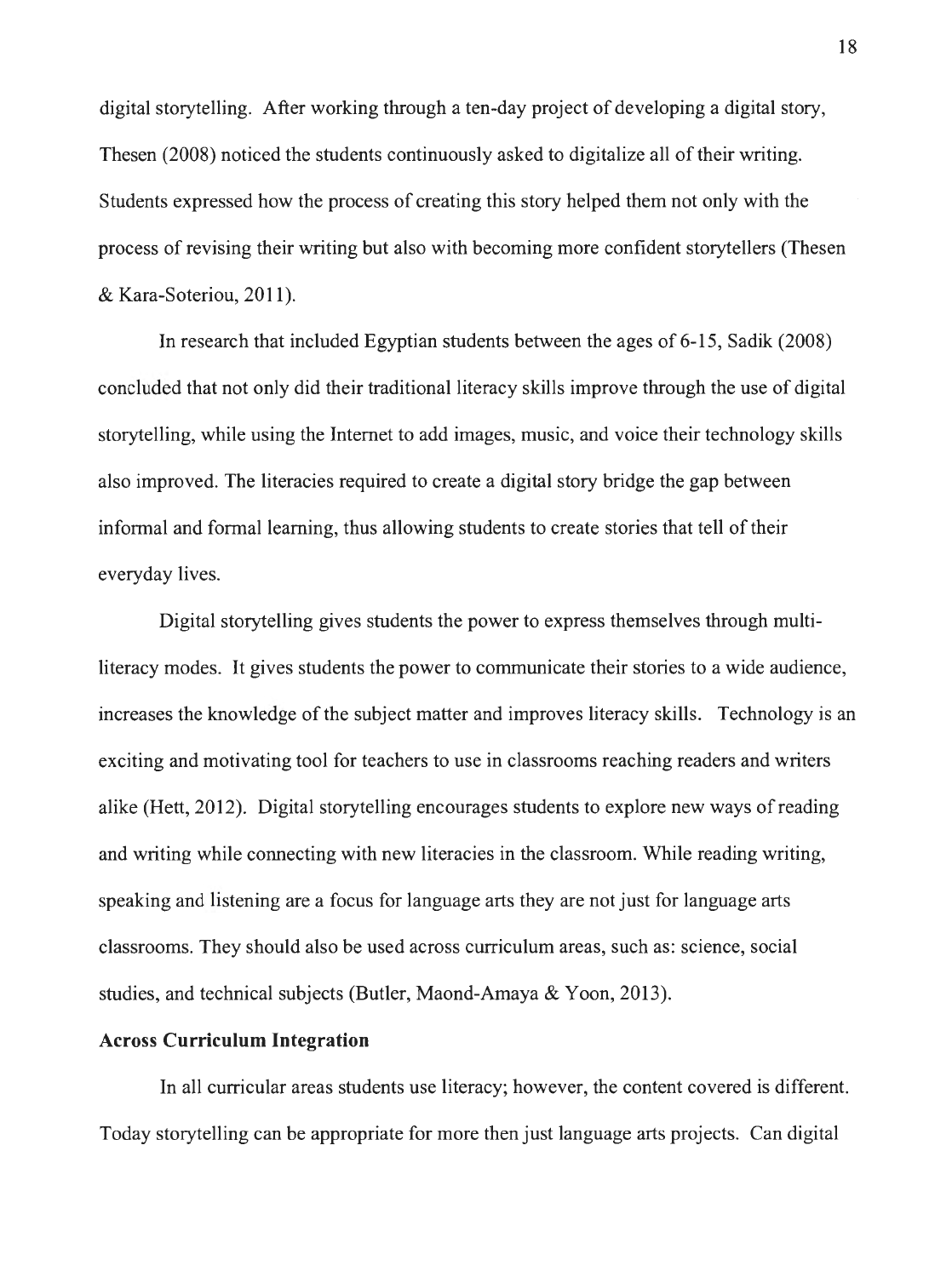storytelling be integrated into math, science, history, and foreign language? The use of digital storytelling can be effective in technological, mathematical, logical, and scientific thinking skills (Porter, 2005). Through the use of digital storytelling students and teachers are able to make connections across curricula areas and communicate more effectively their experiences to an audience. Digital storytelling needs to be integrated across the curriculum and grades levels while connecting the technology used to tell the story to the literacy. Basic computer skills should not be the focus of digital storytelling in the classroom; students should be using the technology to covey, design, and produce their personal stories for a large audience (Butler, Maond-Amaya & Yoon, 2013).

In a second grade classroom the teachers observed children creating digital stories using media. Students were observed doing projects in a mathematics class. The Common Core State Standards for math emphasize the use of reasoning and practical application. By connecting to real world, authentic learning students are able to remember and develop more of an understanding of the content (Common Core State Standards Initiate, 2012). Focusing on geometry the students created digital stories using the point of view of a geometric shape. The focus stayed on the content area and literacy with digital components used to enhance the story. Students were actively engaged in the project. (Butler, Maond-Amaya & Yoon, 2013).

As teachers work to meet and develop their curriculum to meet the Common Core Standards there becomes the need to differentiate instruction and make learning a more authentic process. The Common Core State Standards emphasize the use of authentic learning across the curriculum with a push to integrate technology and strong peer collaboration into the classroom. Using digital narratives would engage students across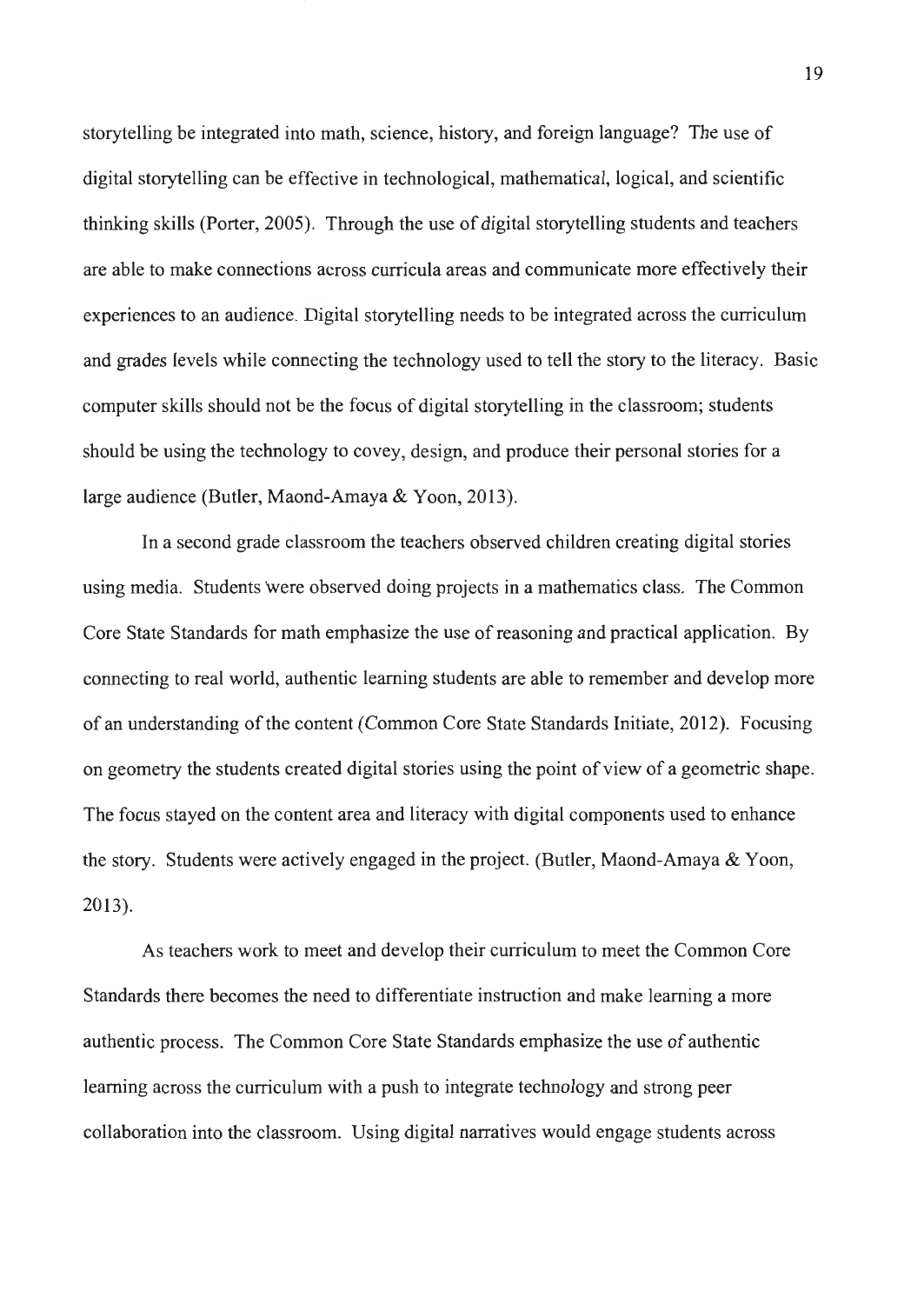curriculum areas when used effectively (Butler, Maond-Amaya & Yoon, 2013). The standards provide a framework for all students with the intention that learning will be "robust" and relevant to the real world, reflecting the knowledge and skills that our students need for success in college and careers" (Common Core State Standards Initiate, 2012). As teachers work with the "Net Generation" there becomes a need to use technology to motivate, engage and communicate with students. Digital stories can be used at all levels of schooling kindergarten through college. The simplest story about what sinks and what floats in an elementary classroom to the creation of a complex story of a college graduate student immerses the student in learning. Digital stories are not just providing information to the audience; instead the information must be given a personal point of view to give a voice to the writer (Kieler, 2010).

Sadik (2008) worked with 6 to 15 year old students and 4 classroom teachers while conducting his research on digital storytelling in the classroom. The teachers who participated in this study were from multiple curriculum areas including math, science, social studies and English. During his study he found many ways to use digital storytelling to enhance the learning in the science classroom. Using stories to show how to make something or demonstrate scientific processes are two ways to use technology in the science classroom . Making science authentic for students not only motivates and engages them but also helps them to develop the content of the subject. Leaming and teaching science with stories not only engages students but also allows students to teach each other the concepts they are learning. Across grade levels, stories can be used in the science curriculum. By allowing students to experiment and then tell about the experience makes the learning more relevant to the students and gives them ownership of their learning.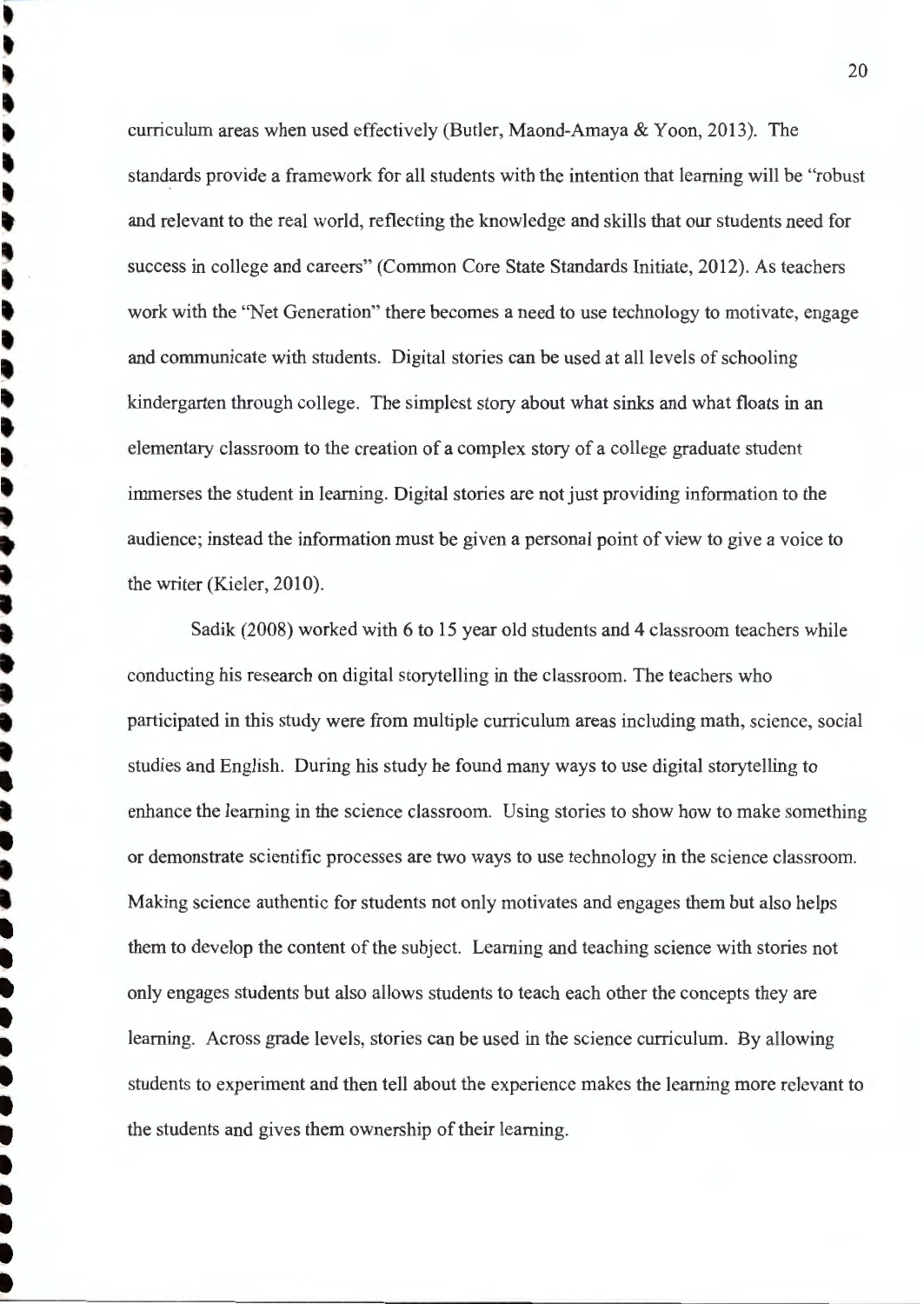Digital stories were found to enhance a fourth-year Spanish classroom in Castaneda (2013) study conducted through the University of Miami. The digital storytelling project completed by the foreign language students in this study followed the writing process and engaged students in a meaningful, authentic task. Providing student-constructed meaning through authentic task instruction creates a more personal experience for the students, thus motivating them to learn. Through the conduction of student interviews the researcher collected and analyzed student data. Students found that the use of digital storytelling put what they were learning in the context of real life situations. Through the process, students made personal and emotional connections through their stories, they used the foreign language in context of their own lives, which helped them to retain content from the class (Castaneda, 2013).

Surveys were used in Banaszewski 's (2002) study of a fourth and fifth grade social studies class using digital storytelling. "Are you a writer?" This question was posed to the class before starting the digital storytelling project; 60% of students responded "Yes." After the Place Project, the question was revisited with 90% of students responding "yes." Developing an emotional tie to the topic helped to strengthen students understanding of the content being taught and motivates student learning.

Drevon, Kerper and Landis (2011) followed the middle school math teacher through his journey of using math video stories to teach key math concepts in his classroom. Drevon and Kerper are educational technology professors and Kerper is a young adolescent literature professor who taught the teacher during his pre-service years. They observed the teacher using his YouTube Channel to covey critical math skills to his students through short video stories. Students were able to access the Y ouTube channel at home when they needed help.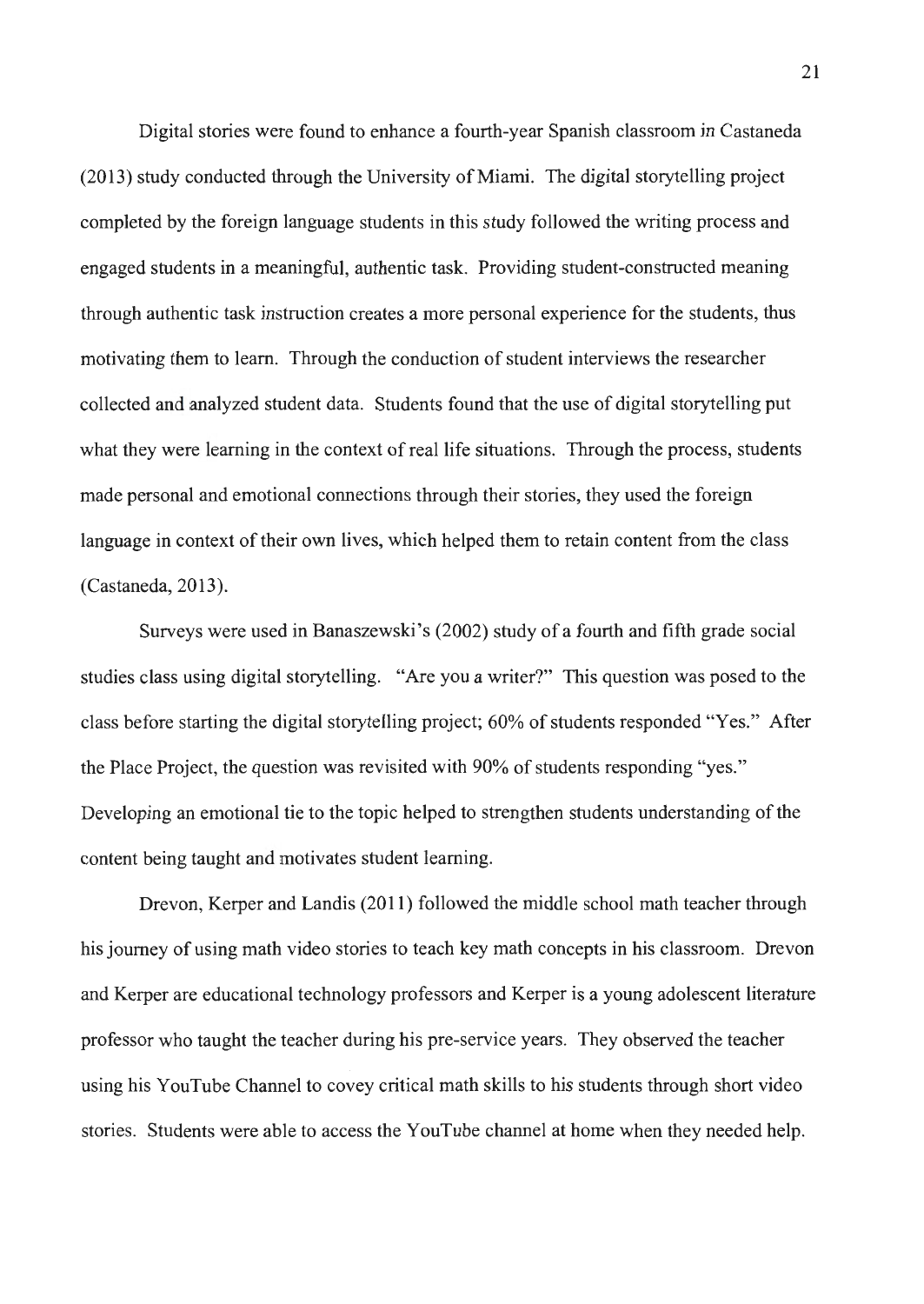This would be very beneficial for those students who are struggling with a concept, as they could view it many times on a medium that engaged them. Using humor with students while covering contents is found to be engaging to students, as well.

Bringing this new technology to the classroom is not as simple as handing a student an iPad or hooking her up to the Internet. Teachers need to be educated in digital storytelling as well. Tyler, a middle school math teacher, was educated as a pre-service teacher through an instructional technology class and in a young literature class (Drevon, Kerper & Landis, 2011). Using technology that many students see as entertainment in the classroom is not something that is simple for most teachers. The researchers found that the use of Y ouTube for not only students but also for teachers to see examples of good digital stories is important. Book talks are being used to help pre-service teachers to reflect on the difference in points of view. These teachers were asked to decide if they would take the point of view of a bird's eye view, a worm's eye-view or a head on view of the story and retell it by creating a digital story. Students became familiar with the technology they would be using to create their projects. When choosing what tool to use with students, teachers must be able to decide which will present students with the most educational benefit. When presented and used correctly, digital storytelling can be one of the most powerful tools used with the digital natives in classrooms to connect students to the information teachers are trying to convey. The findings in this study confirmed that to make learning purposeful for students, teachers must know how to produce and integrate content-related authentic digital stories in the curriculum (Roby, 2010).

A study conducted by Robin, Yuksel, and McNeil (2011) included participants who were interesting in using digital storytelling in their classroom or college learners from 26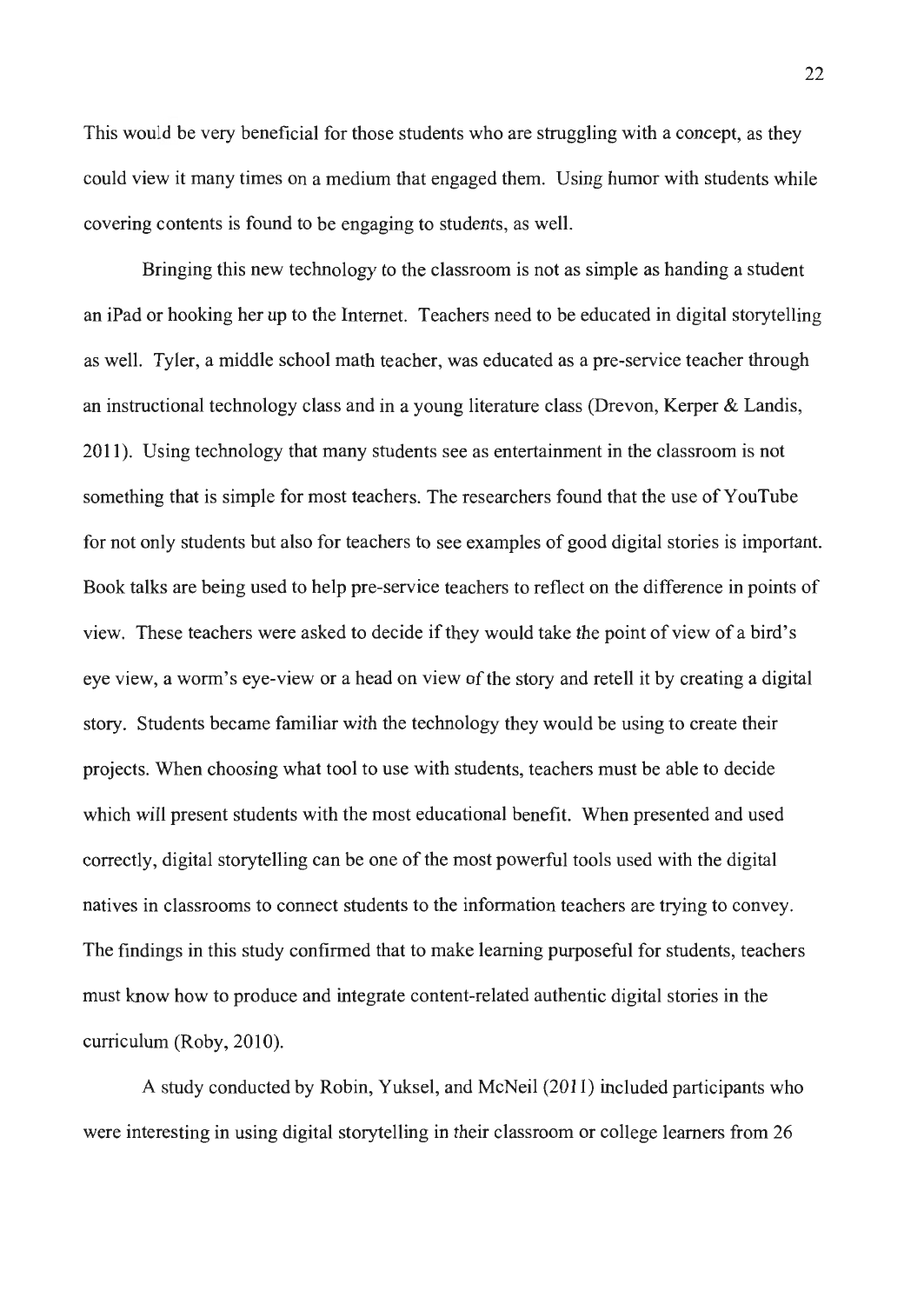different countries and showed that teachers along with students needed be engaged and taught to use digital storytelling. While teachers agree using digital storytelling in the classroom is beneficial for students they also agree there is a need for more training. It is not only important for the teachers to understand the technology but also to understand the process and procedures to create and evaluate a digital story. Digital stories can be presented in different ways, such as personal narratives, which tell of an experience in the student's point of view to historical tales that take you on a journey through time. Teachers need to understand how to assess these stories. Many use observation and rubrics to show student understanding.

Digital Stories can take many forms. Students and many teachers use biogs, wikis, YouTube, Voice Thread, Podcast and social networks such as Facebook and Twitter to name a few. These technologies are used in and out of classrooms. Teachers need to take advantage of the technology students are using outside of school. By making this connection teachers can create Y ouTube videos with content to teach skills through a medium that students readily use both in and out of school (Drevon, Kerper and Landis, 2011 ). Teachers are able to create their own Y ouTube channel to provide a secure place for students to view educational videos and upload their own digital creations safely. Classroom Facebook pages and biogs can be used to collaborate and discuss topics both in and out of classrooms. These can be safely used if set up and controlled by the teacher. By using digital stories the connection is made between the technology students use outside the classroom and that in which they are using in the classroom (Ware & Warshauer, 2005).

Students, although most are technically savvy, cannot be expected to create these digital stories without guidance. Teachers not only need support but also need to provide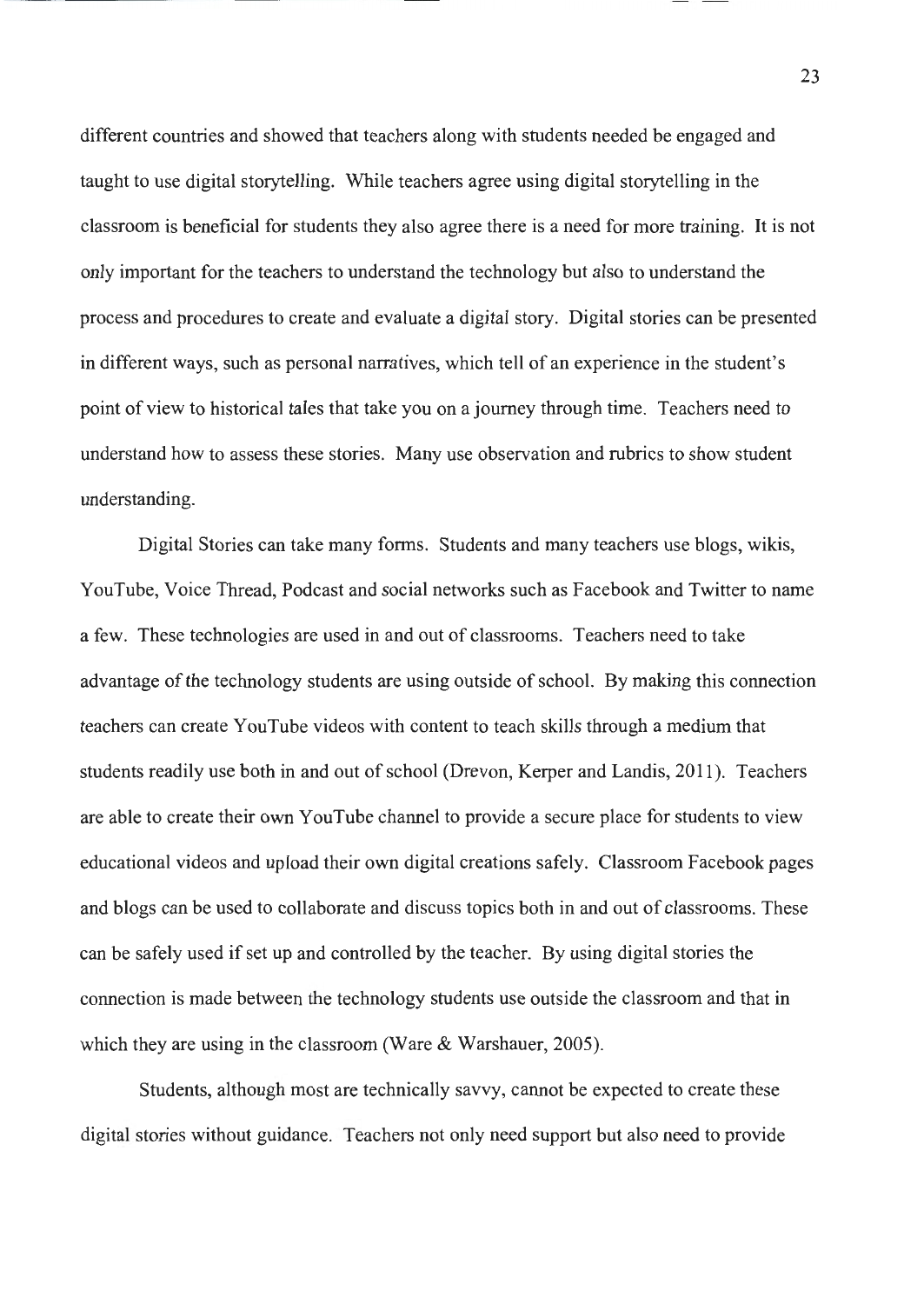their students with support in all aspects of the creation of digital stories. A reminder that the message in the story is the most important part of the project is needed throughout the assignment. While working with gifted fifth grade students Kjeler realized that the "Seven Elements of Digital Storytelling" developed by the Center for Digital Storytelling (2006) are key for a successful story experience. The Seven Elements concern:

- Point of View - What is the author's perspective?
- A Dramatic Question - A Question that will be answered by the end .
- Emotional Content - Personal or powerful way to connect to the audience .
- The Gift of Your Voice - Personalize your story to help the audience understand .
- The Power of the Soundtrack – Enhance the story with music or sound effects.
- Economy - Don't overload the story with information, use just enough to cover content.
- Pacing How slow or quick the story progresses. (Center for Digital Storytelling, 2006)

Leaving out any of these steps can change the learning through the story, which can cause disconnect with the audience. Digital storytelling has an ability to create deeper learning for students, but if students and teachers just go through the motions of creating the emotion of the story will not be developed. Students need guidance to apply, analyze, evaluate, and create stories. A great benefit to students is to have teachers who have created their own digital stories and understand the elements of the story. Teachers must realize that to create stories which are effective and efficient in the classroom there must be more time taken for collaboration and discussion on how to create the mood , visuals, music, and voice effects of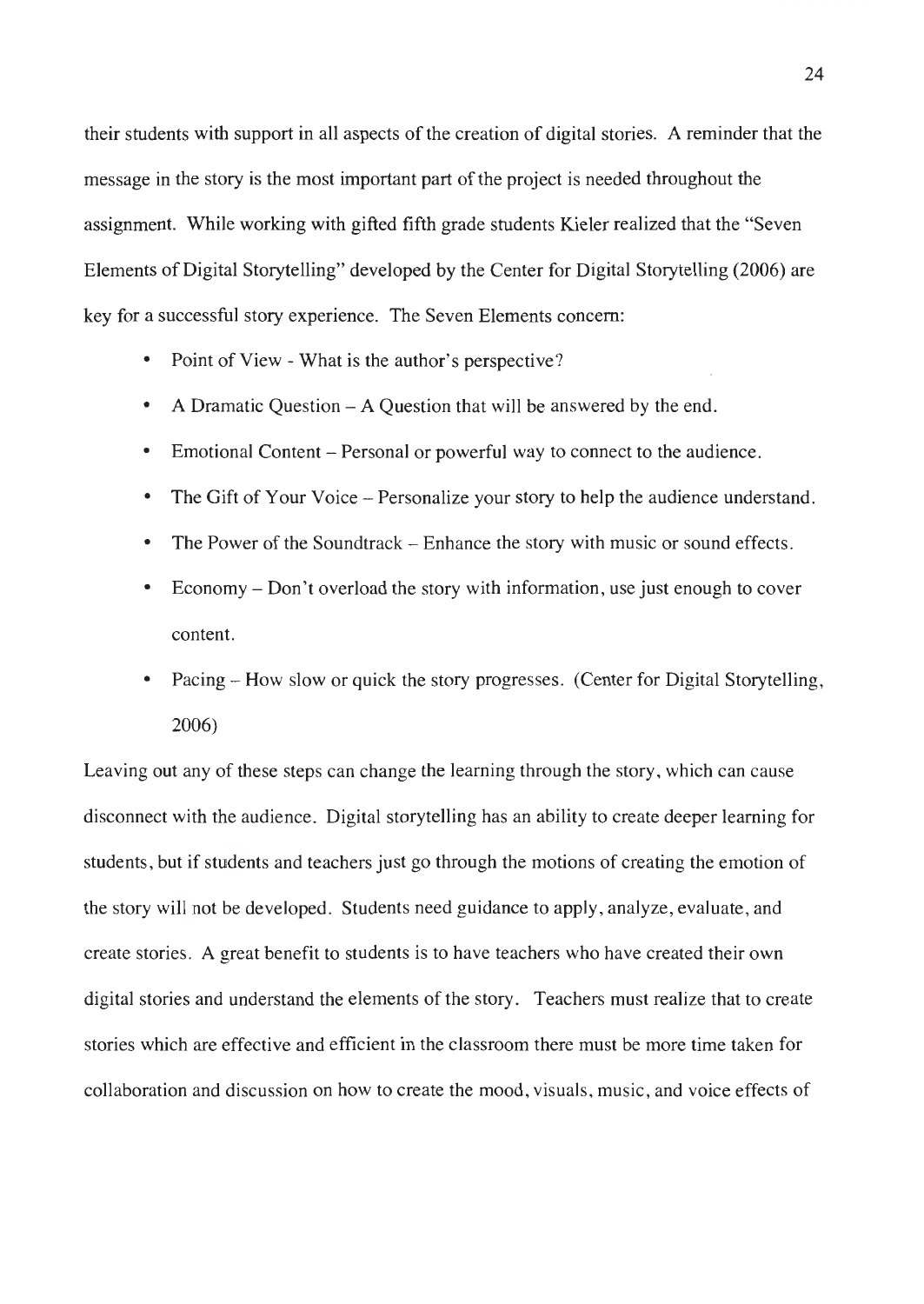the story (Kieler, 2010). When teachers share their stories they become real people not just teachers for their students (Roby, 2010).

As digital stories are being used more in the classroom there needs to be focus put on the content knowledge that is being focused on in the story. Robin (2008) introduced a Technological Pedagogical Content Knowledge theory, which helps to guide teachers with technological integration in their lessons. By using this framework teachers are able to create lessons that immerse students in  $21<sup>st</sup>$  century learning and literacy skills. Making sure that teachers are not using technology for technology sake is important to think about when integrating any technology in the classroom. It is imperative that the seven elements of effective digital storytelling are followed in the classroom. Technology must not come before the story (Ohler, 2005). The story must still be the heart of the project.

Storytelling is not only important for student learning but also for teacher preparation (Roby , 2010). At a New York teacher's college, student-teachers were asked to create stories to connect their own lives to the classroom where they would teach. This allowed teachers to make a pedagogical decision about the use of digital storytelling in the classroom. When teachers believe in what they are using as tools to teach many times this excitement and enthusiasm for the project will carry to the students. The Content-Related Digital Storytelling Model (CoRDS) shows how digital storytelling can be absorbed in a pedegological model to enhance the content and story (Roby, 2010). By introducing new content through discussion and reflection students and teachers are able to write stories to convey ideas. Before sharing stories students create digital stories that address the National Educational Technology Standards for Teachers (International Society for Technology in Education, 2008). Digital storytelling offers a way for students to be creative, collaborate,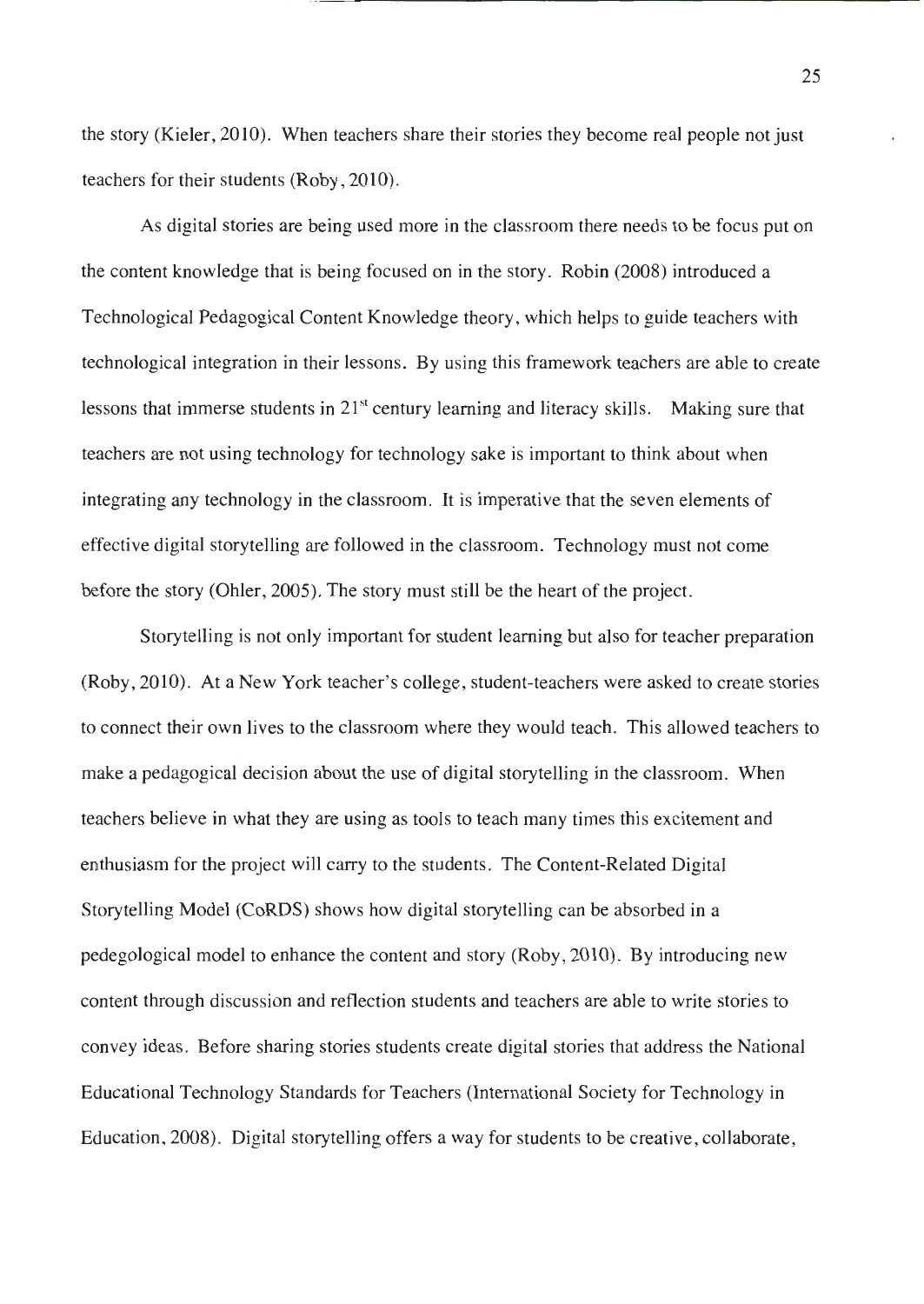use informational fluency, and understand how to be a good digital citizen. Subject matters, reflections, story writing, and digital adaptations are key parts of the CoRDS model. Having teachers develop instructional stories to use in the classroom not only improve the pedagogy but enhances professional development through reflection on shared stories by teachers and students (Roby, 2010).

"Digital storytelling is a technology that is well-positioned to take advantage of usercontributed content and to help teachers overcome some of the obstacles to productively using technology in the classroom" (Robin, 2008, p. 220). This statement emerged from the study of 22 teachers in all curriculum areas and levels who were working to introduce and merge digital storytelling into their curriculum. The data, which emerged from this study , concluded that digital storytelling should be considered to add value to the content of the classroom and is a powerful tool to develop  $21<sup>st</sup>$  century skills and citizens.

Digital storytelling has the power to be an educational tool that drives  $21<sup>st</sup>$  century learning. These personal narratives have been shown to increase literacy skills, enhance problem solving, improve listening, recall, and sequencing skills, empower students, increase success and raise global awareness (Roby, 2010). It also provides the opportunity to use many forms of technology in the classroom to reach outside the realm of entertainment with authentic , creative learning for students. Although Digital storytelling can be time consuming and overwhelming, when incorporated into the classroom with planning and purpose the results can be beneficial for all (Mullen &Wedwick, 2008). When you can, "capturing the student's voice is the real power behind digital storytelling" (Banzsewksi, 2002).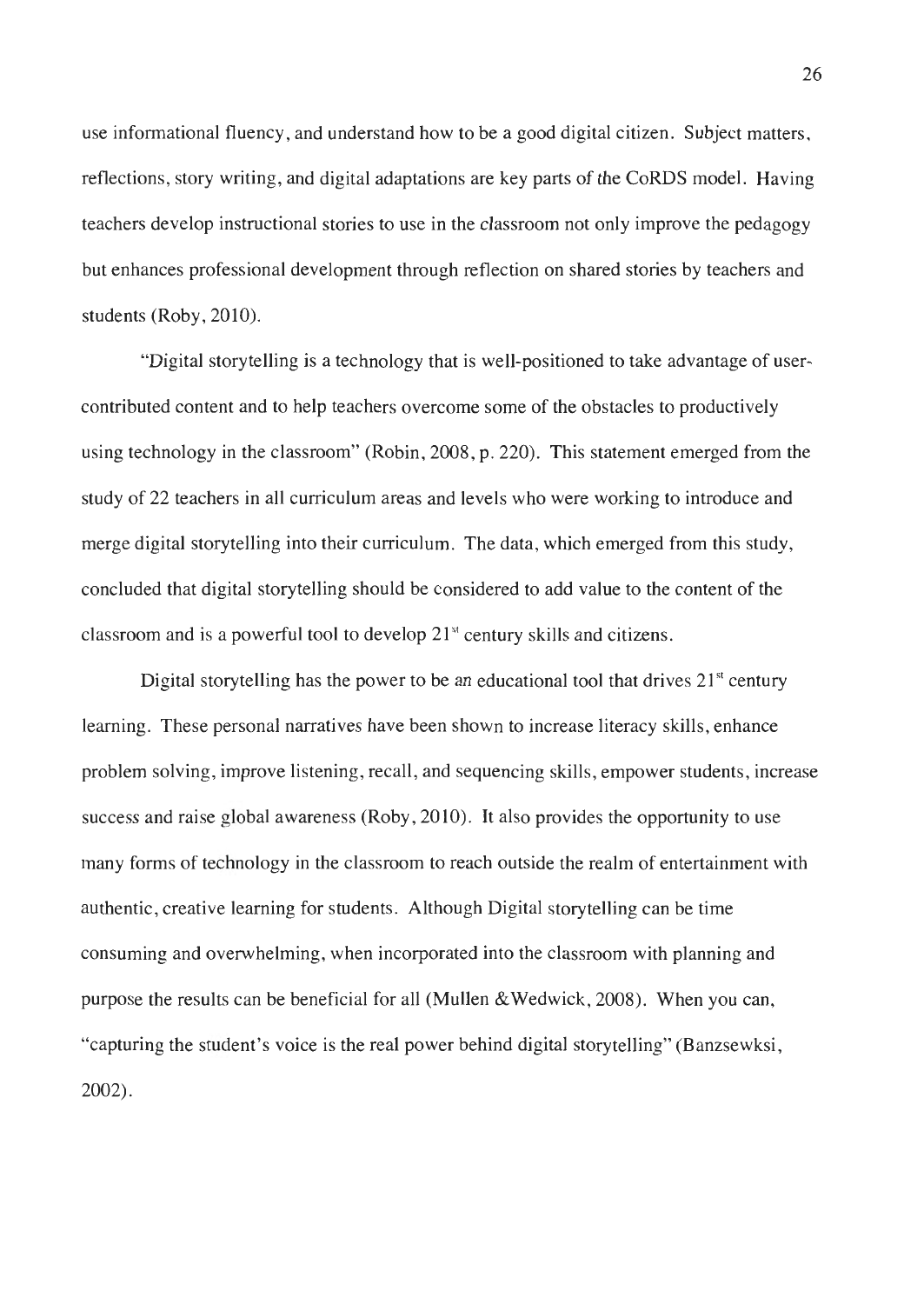#### **Conclusions and Recommendations**

Storytelling has been a very important part of the learning process for children since the beginning of time. It is the history passed down from generation to generation through the telling of tales that has long since been a key tool for teaching language and writing. As teachers in a technological world, teaching digital natives, digital storytelling gives us the means to use technology to motivate and help those students who struggle with literacy while building 21<sup>st</sup> century literacy, thinking and technology skills. Technology is providing teachers with the medium, which allows students to use their literacy skills in a meaningful way. We all teach literacy in our classrooms no matter what our content area. Students' stories are no longer written for language arts; instead, they are used in science, math, social student, foreign language and technical subject areas, and their new audience is the world.

#### **Engagement and Motivation**

Does digital storytelling affect student engagement and motivation in the classroom? In today's classrooms student are bored with traditional teaching approaches. Engaging and motivating them to want to learn has become more difficult for teachers; however, digital storytelling gives teachers a new way to connect with the technological side of the students they teach. This technology drives students to become more active learners in classrooms and out. Digital storytelling examples can serve as a "hook" for those students who "tune us out". Digital storytelling gives students the opportunity to collaborate, interpret, problem solve, use critical thinking skills, show self- expression, investigate, analyze and evaluate while being engaged in classroom activities (Butler, et al, 2013).

Enhancing student motivation in the classroom can be difficult for teachers however the need for motivation is key to engaging students. Using stories allows students to modify

27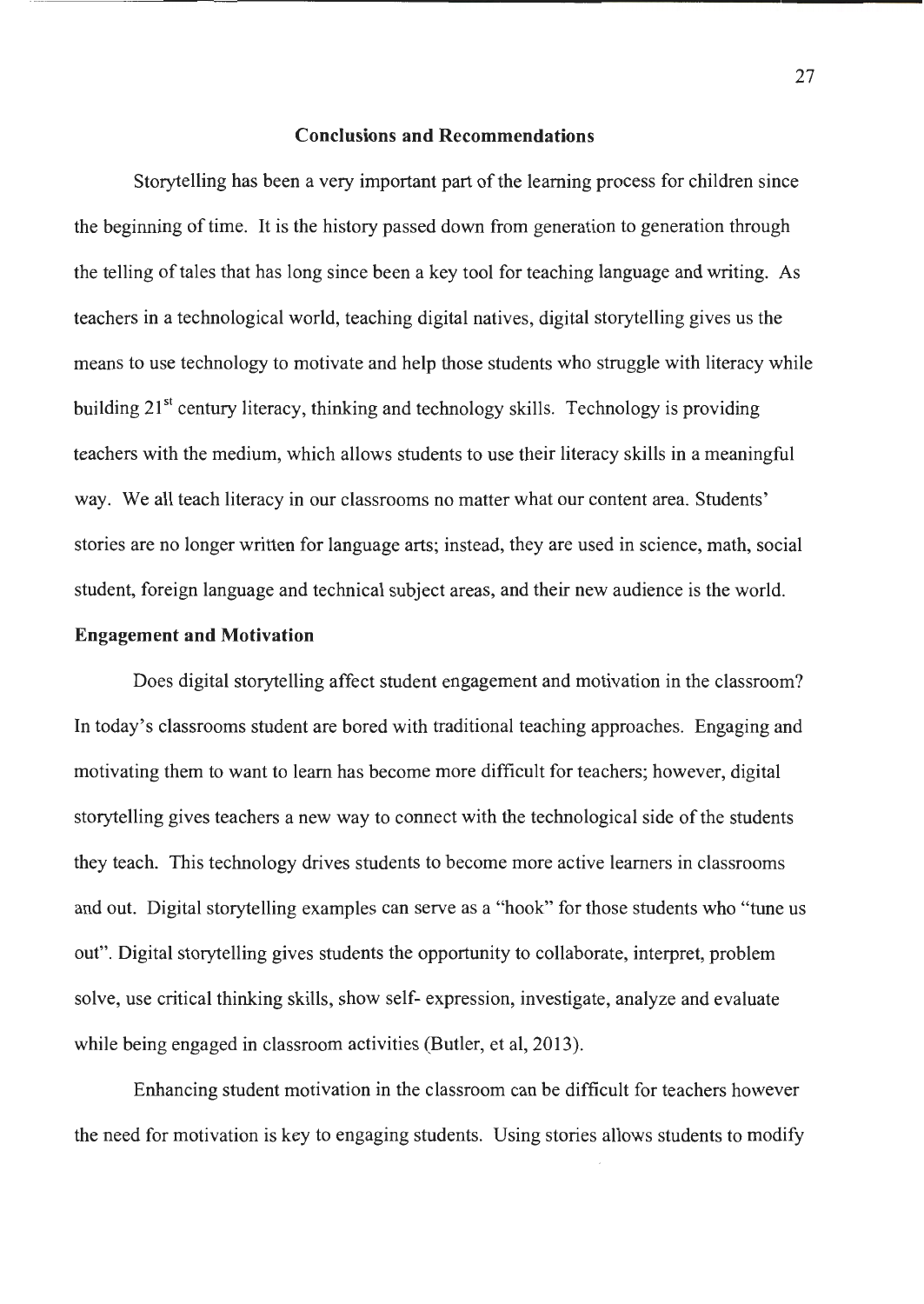them with personal touches and take ownership and control of their learning thus make them more invested in their learning (Skinner & Belmont, 1993; Porter, 2005). Digital story telling brings to life the experiences of students. By giving them this voice teachers are able to see students increase their learning and creativity by actively engaging students in their stories. Students are able to visualize stories that are realistic and there for they can see the whole story clearly helping them to stay motivated to share it (Porter, 2005; Sadik, 2008; Xu et al., 2011). Students are able to develop projects, which show their individual creativity and innovation using the technology that motivates them instead of the traditional paper and pencil activities (Porter, 2005; Sadik, 2008; Kervin & Mantei, 2011). Digital storytelling in the classroom allows learning to become more student-centered, which in tum motivates students of various grade levels to demonstrate their knowledge in more creative ways (Robin, 2008; Lowenthal, 2008; Malin, 2010; Yang &Wu, 2012).

As teachers motivate and engage students in the classroom using digital storytelling they must surrender a great deal of control to the student. While guidelines and expectations are still needed a student-centered atmosphere is motivating to today's students. Teachers need to be guides for students in the process and provide assistance with the creation of the final projects. This starts with the modeling of stories and teaching them in some cases how to use the tools, but ultimately students will create their projects and take ownership in their work. By allowing students to take this ownership they are more engaged in the process of the assignments they are given (Sadik, 2008; Sylvester & Greenidge, 2009).

Teachers today need to move forward with technology and use it to enhance their classrooms. Today's students are digital natives and teachers must use the technology that motivates them to "hook" these students to become excited about their learning (Clemens &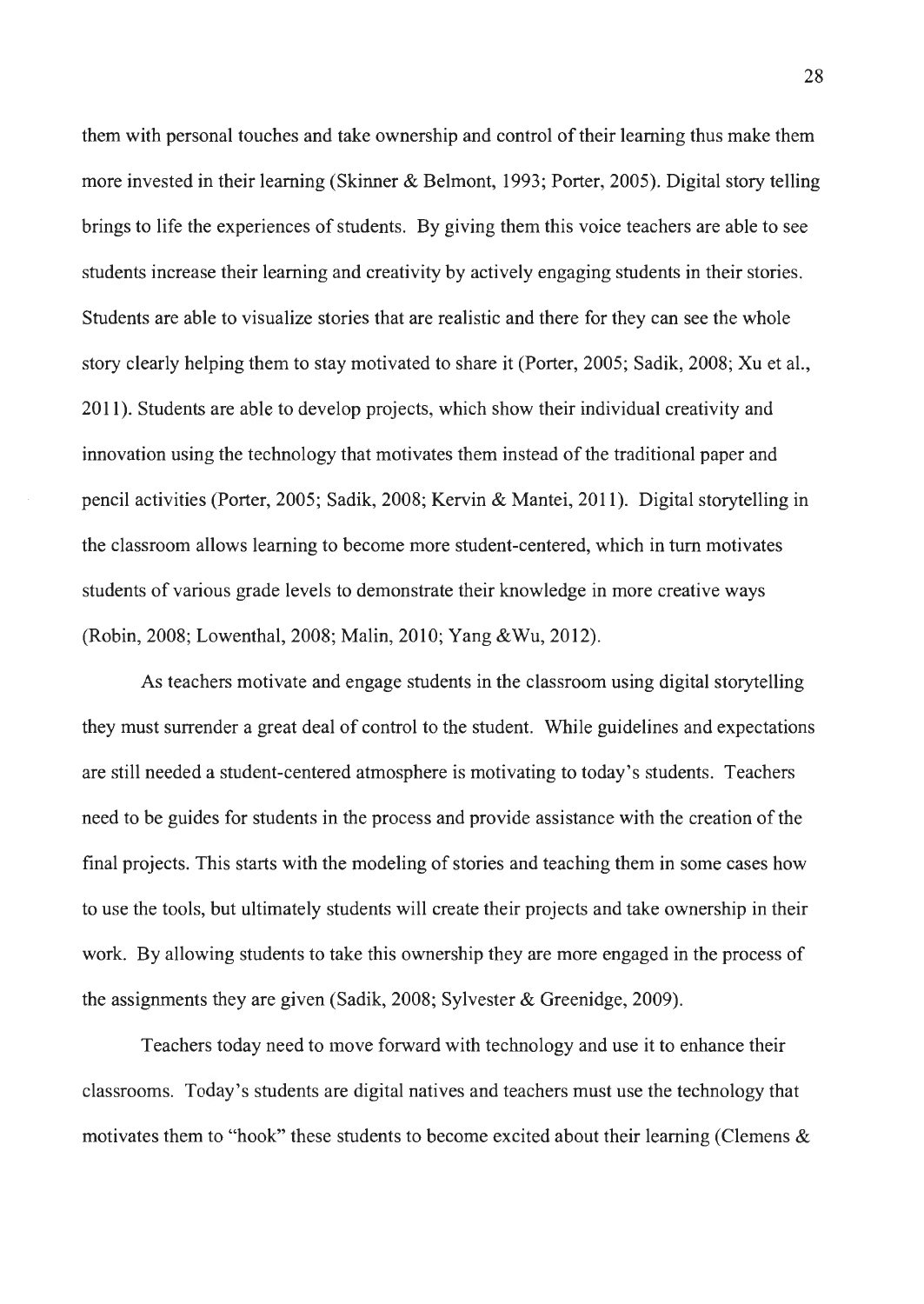Kreider, n.d.; Yang &Wu, 2012, Sylvester & Greenidge, 2009). When using multimedia tools, teachers are able to build  $21<sup>st</sup>$  century literacy skills that students will need to be successful as adults in society. (Sadik, 2008; Sylvester & Greenidge, 2009; Campbell, 2010)

The enhancement of students' collaboration skills is also evident when using digital storytelling. The use of peer collaboration, teacher and student collaboration, and peer editing during project development and after allows students to analyze and develop better, more thoughtful stories. This collaboration leads to a classroom that functions more as a community of learners rather than individuals learning parallel to each other (Warren & Dondlinger, 2008; Sylvester & Greenidge, 2009; Xu et al, 2011, Yang & Wu, 2012). While building collaboration skills student effectively communicate with peers, teachers, the community, and the world; as social media and the Internet have stretched the audience that was once confined to the classroom community. This motivates students to create authentic stories with emotion and creativity. (Sylvester & Greenidge, 2009; Malin, 2010; Malita & Martin, 2010; Xu et al., 2011). As digital storytelling creates a more student-centered, collaborative and engaging learning environment, there is a positive the effect on students' critical thinking skills through the dramatization, creativity, and real world connections that are used to create these digital stories (Wright et al., 2008; Sadik, 2008; Xu et al, 2011; Warren & Dondlinger, 2008)

#### **Literacy Skills**

There is an ample amount of evidence that using digital storytelling in the classroom will improve students' literacy skills. Although the way literacy is viewed is changing the expectation of traditional literacy is still key to literacy. Digital storytelling encompasses traditional literacy skills with  $21<sup>st</sup>$  century literacy skill to improve overall literacy skills in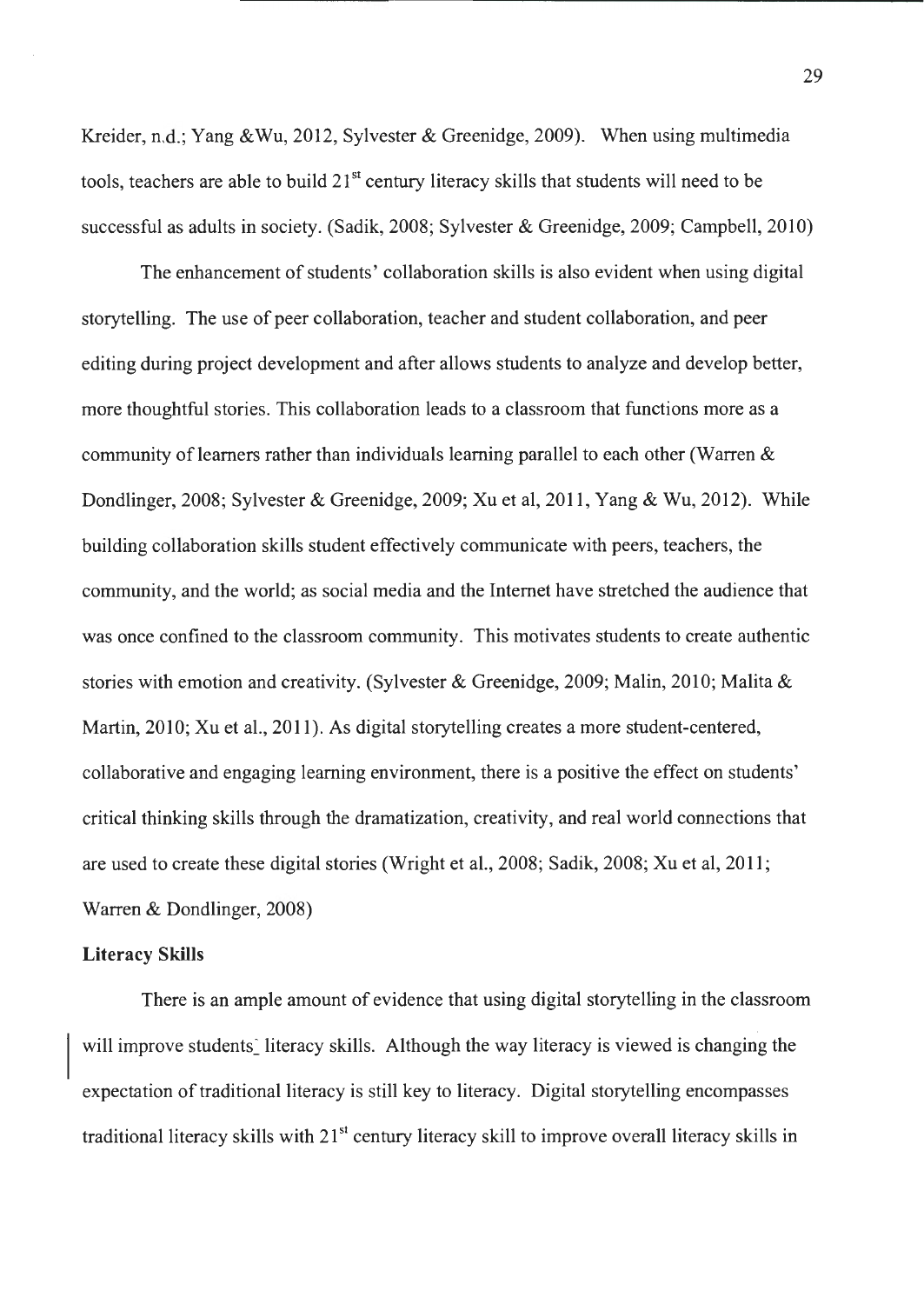the classroom. This combination of literacy skills while focusing on reading, writing and speaking motivates students with  $21<sup>st</sup>$  century literacy skills important for living in society today (Ohler, Q005; Robin, 2008).

Students are expected to know how to form a topic, write, edit and publish a story as part of their literacy learning. The use of digital stories help with all of these required areas. Literacy in the common core has also become so much more than reading and writing. Students are asked to use the 21<sup>st</sup> century literacy skills of Digital Literacy, Global Literacy, Technology Literacy, Visual Literacy, and Information Literacy across curriculum areas to prepare for success in the real world. Digital storytelling can be one way to meet all of these standards. Struggling writers are able to use digital literacy, technology literacy and visual literacy to enhance their learning and stories by using story mapping is a key concept to any story but adding digital and visual elements give the story a deeper meaning. Taking this art of storytelling and digitizing it excites students and encourages development of all literacies (Ohler, 2005; Robin, 2008; Sylvester & Greenidge, 2009; Meier, 2014).

How are these new literacies evident in digital storytelling? Digital Literacy is enhanced through digital storytelling through collaboration and peer editing, students are encouraged to address issues in their writing and deliver their story (Robin, 2008; Sylvester & Greenidge, 2009; Meier, 2014). When producing a digital story, students strengthen their technology literacy skills by using multi-media devices to improve, create and produce their story for an audience. This technology motivates struggling writers and improves literacy skills (Robin, 2008; Sylvester & Greenidge, 2009). Understanding how to use images, sound and voice to produce an emotional story demonstrates how students develop visual literacy skills while creating digital stories (Sadik 2008; Sylvester & Greenidge, 2009). When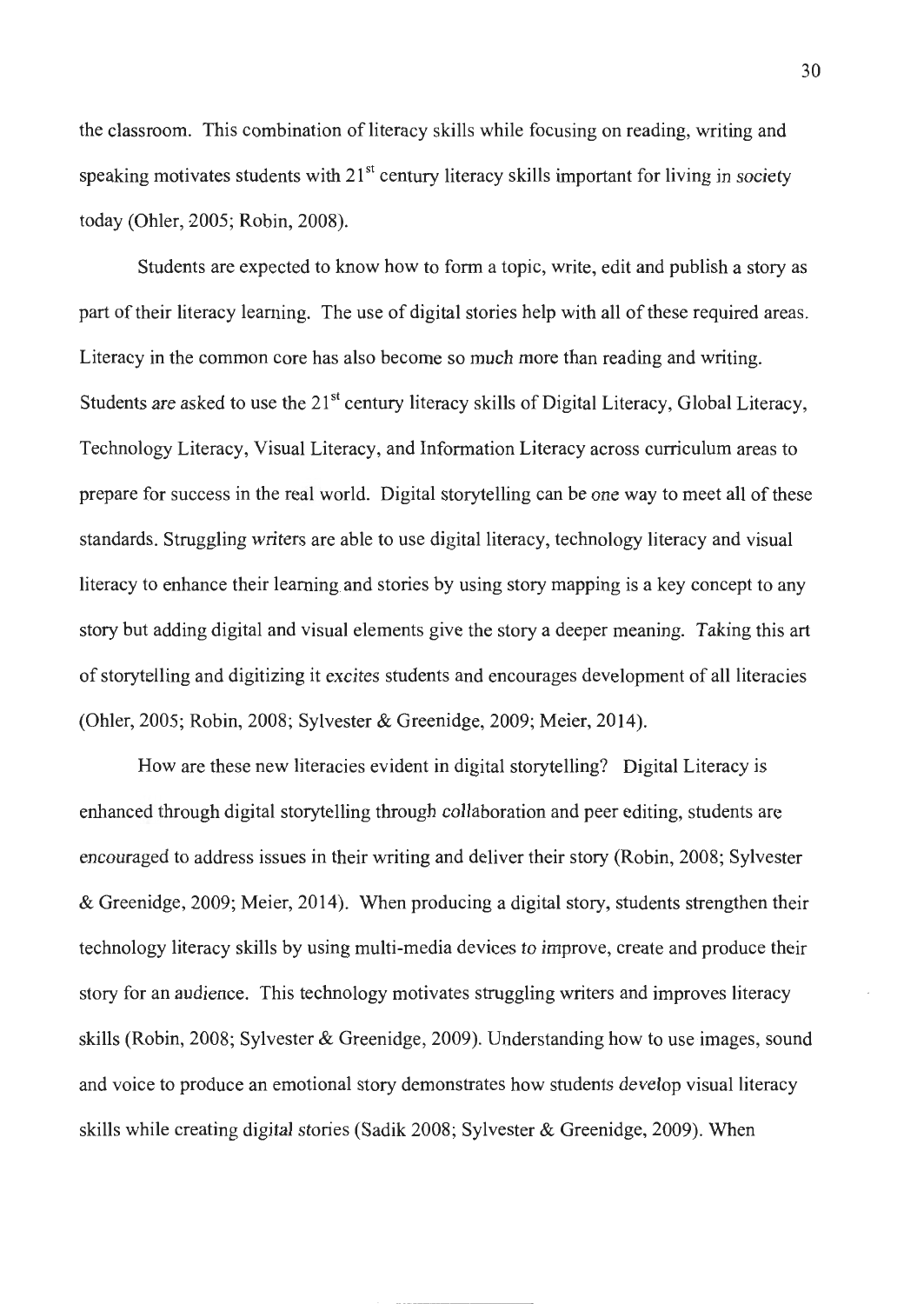creating a digital story, students must use information literacy skills to research, evaluate, analyze and synthesize information for their stories (Meier, 2014).

Even to communicate through technology, reading and writing is still an essential part of the process. Digital storytelling adds to this foundation of traditional literacies by adding images, music, and voice to the skeleton of yesterday to help students express information, ideas, and experiences to an audience that has become much greater than that in the classroom. Students are asked to create stories not to complete an assignment for the teacher but to complete a story that will touch the world.

#### **Across Curriculum Integration**

Can digital storytelling be used across the curriculum? After reviewing the literature I believe that digital storytelling can be effectively used across curriculum areas to engage , motivate, and teach students. Although the focus is on a story which many think is a language arts only skill, the Common Core Standards address the need to have students immersed in reading, writing, speaking, and listening across many content areas (Common Core State Standards Initiate, 2012). Digital storytelling can enhance second graders' math learning (Butler, Maond-Amaya & Yoon, 2013), culture learning in social studies classes (Burnett et al., 2006), to learn about the present and the past (Malita & Martin, 2010), in high school foreign language classrooms (Castaneda, 2013), to meet the needs of struggling writers (Sylvester & Greenidge, 2009), and in science classrooms to show processes in authentic ways (Sadik, 2008). In all content areas we teach and use literacy, which makes digital storytelling an effective tool to use with students.

The key to making digital storytelling an effective classroom tool is to have teachers who are willing to learn about and integrate the technology needed to create these stories into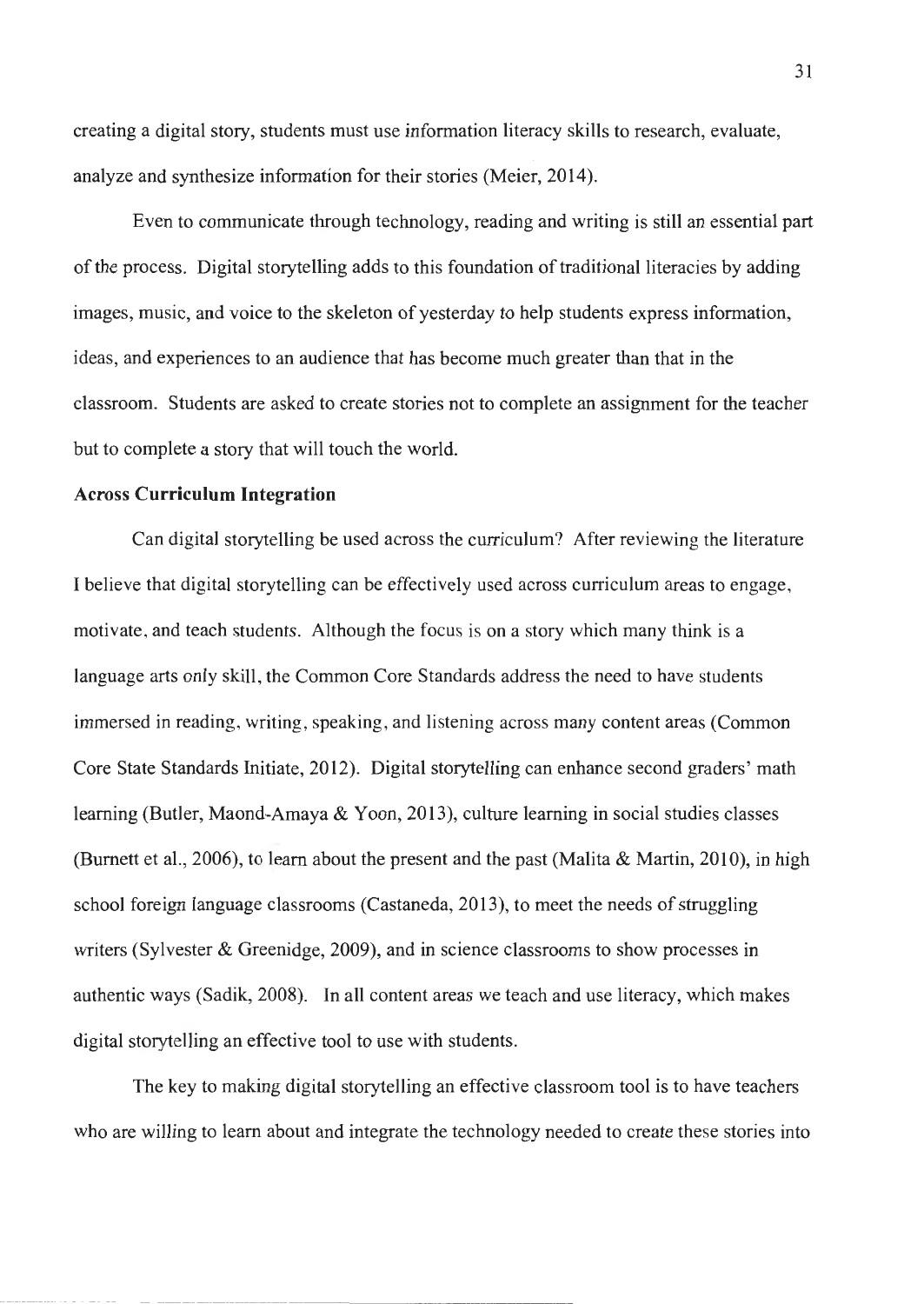their classrooms. This goes beyond word processing and basic computer skills. There is a need of teacher training with the technology needed to complete the projects. Teachers need to create and model the projects they are offering the students (Butler, Monde-Amaya, & Yoon, 2013). Teachers can also model by using YouTube, which is an interest to most students today (Mullen and Wedwick, 2008).

#### **Recommendation**

This review has found that there is a fair amount of research done on digital storytelling at all levels with the majority of research completed in the area of language arts classrooms. It would be beneficial to have more research done on digital storytelling across the curriculum. If the movement is to enhance elementary classrooms by using technology, more research is needed to motivate teachers to use digital storytelling with young children. Elementary students are digital natives and are very comfortable using technology to learn, create and share; thus the need for more teacher training in this area.

#### **Recommendation for Teachers**

Integrate digital storytelling across the curriculum areas at all levels, and enhance collaboration between students in two different classes, schools, and even countries. Take time to experience digital storytelling so modeling can be done for students. Encourage students to publish their work online and continue to develop stories overtime. Teachers can conduct action research to disseminate their results to influence other teachers to implement the use of digital storytelling into their classrooms.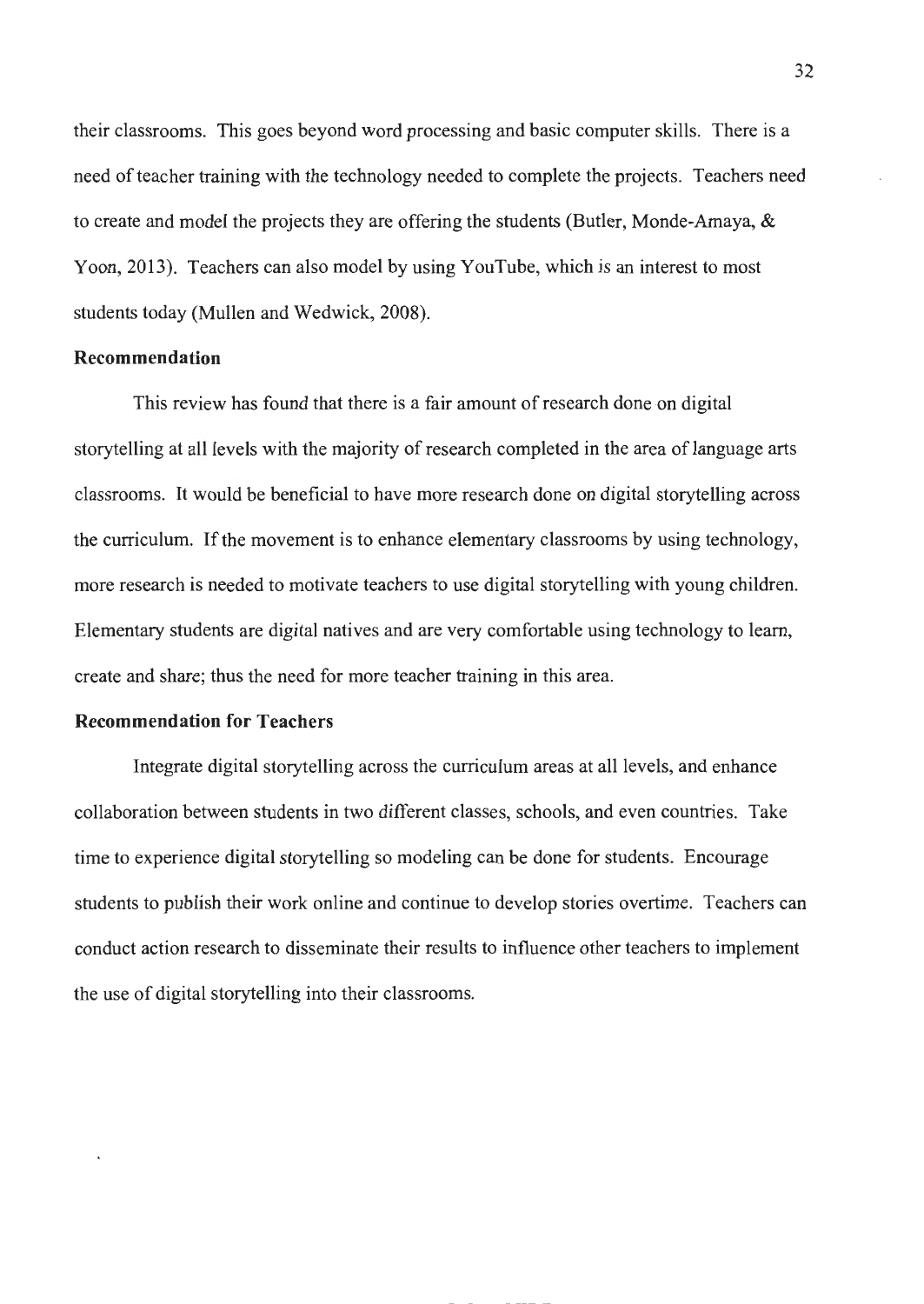#### **Recommendations for Administrators**

Provide professional development opportunities for teachers to learn and develop the craft of digital storytelling. Provide technical support for teachers as they work to implement new technologies into their classrooms.

#### **Conclusion**

After completing this review, I have shown that the evidence strongly supports that, when used correctly, digital storytelling can have great benefits in the classroom at any level in any content area, and across the curriculum. Digital storytelling can be used in math, social studies, science, and foreign language classrooms to help students develop and improve academic skills. Students who struggle with writing skills are able to improve not only writing skills but also  $21<sup>st</sup>$  century skills. The use of  $21<sup>st</sup>$  century skills is engaging and motivating to students and gives them control of their learning. The digital world we live in allows students the ability to showcase their learning beyond the classroom through the use of digital stories.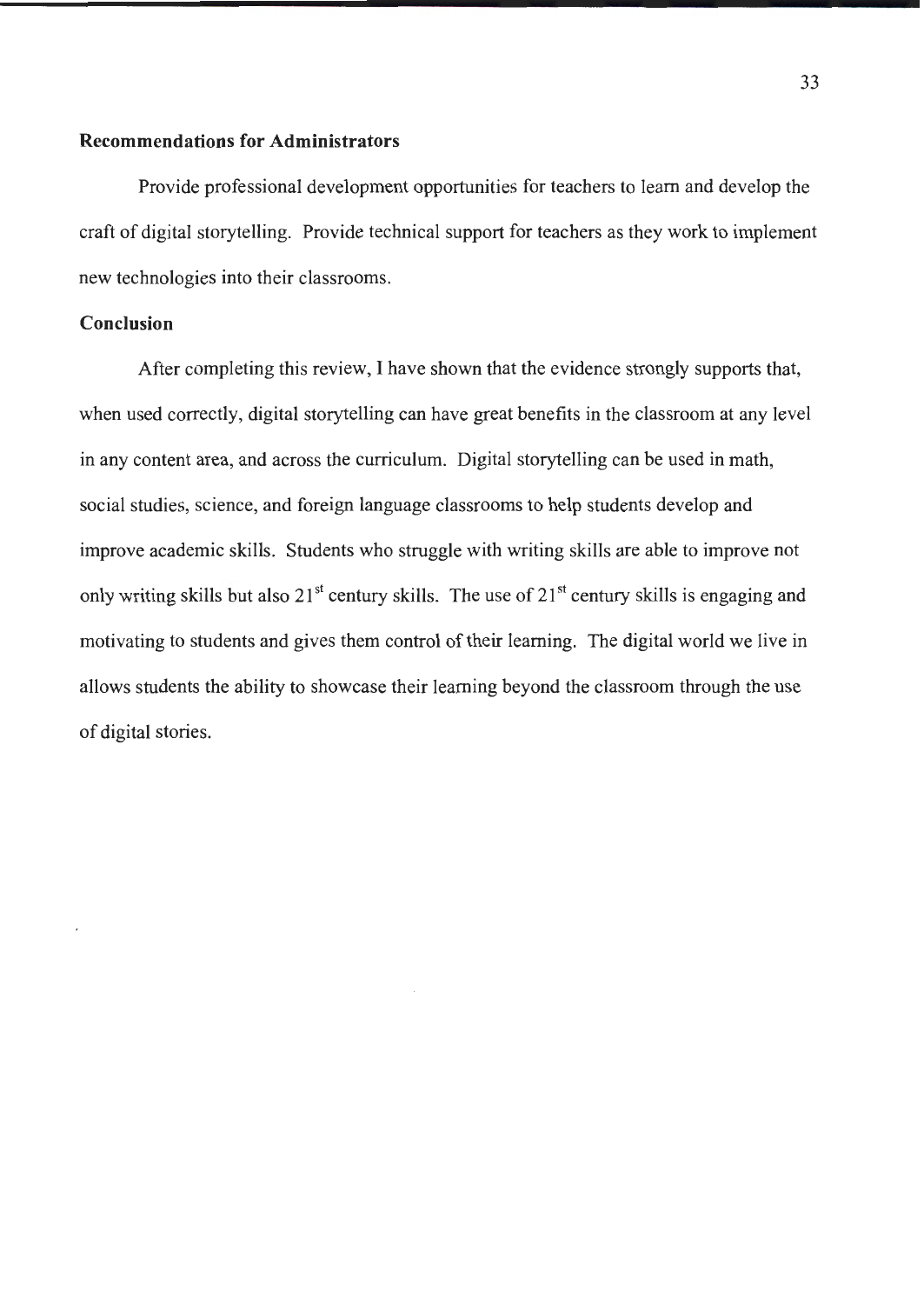#### **References**

- Banaszewski, T. (2002). Digital storytelling finds its place in the classroom. *Multimedia schools,* 9(1), 32-35.
- Bull, G. , & Kajder, S. (2005). Digital storytelling in the language arts classroom. *Learning & Leading with Technology,* 32(4), 46-49.
- Burnett, C., Dickinson, P., Myers, J., & Merchant, G. (2006). Digital connections: Transforming literacy in the primary school. *Cambridge Journal of Education, 36(1* ), 11-29.
- Butler, A. , Monda-Amaya, L. & Yoon, H. (2013). The Digital Media Writing Project: Connecting to the Common Core. *TEACHING Exceptional Children,* 6(1), 6-14.
- Campbell, T., (2012). Digtial Storytelling in an Elementary Classroom: Going Beyond Entertainment. Procedia - Social and Behavioral Sciences, 69, 385 - 393.
- Castaneda, M., (2013) "I am proud that I did it and it's a piece of me": Digital Storytelling in the Foreign Language Classroom. *CALICO Journal,* 30(1). 44-62. Retrieved April 8, 2014 from http://eric.ed.gov/?id=EJ 1003872.
- Clemens, S. & Kreider, M. (n.d.). "What's your story?" Using digital storytelling to enhance  $21<sup>st</sup>$  Century Skills. Retrieved on April 8, 2014 from *www. ucdenver. edul ../chapter 11.pdj*
- Digital Storytelling Association (2002). The Center for Digital Storytelling. Retrieved April 8, 2014, from http://www.dsaweb .org.
- Dreon, O., Kerper, R., & Landis, J. (2011). Digital storytelling: A tool for teaching and learning in the YouTube generation. *Middle School Journal,* 42(5), 4-9.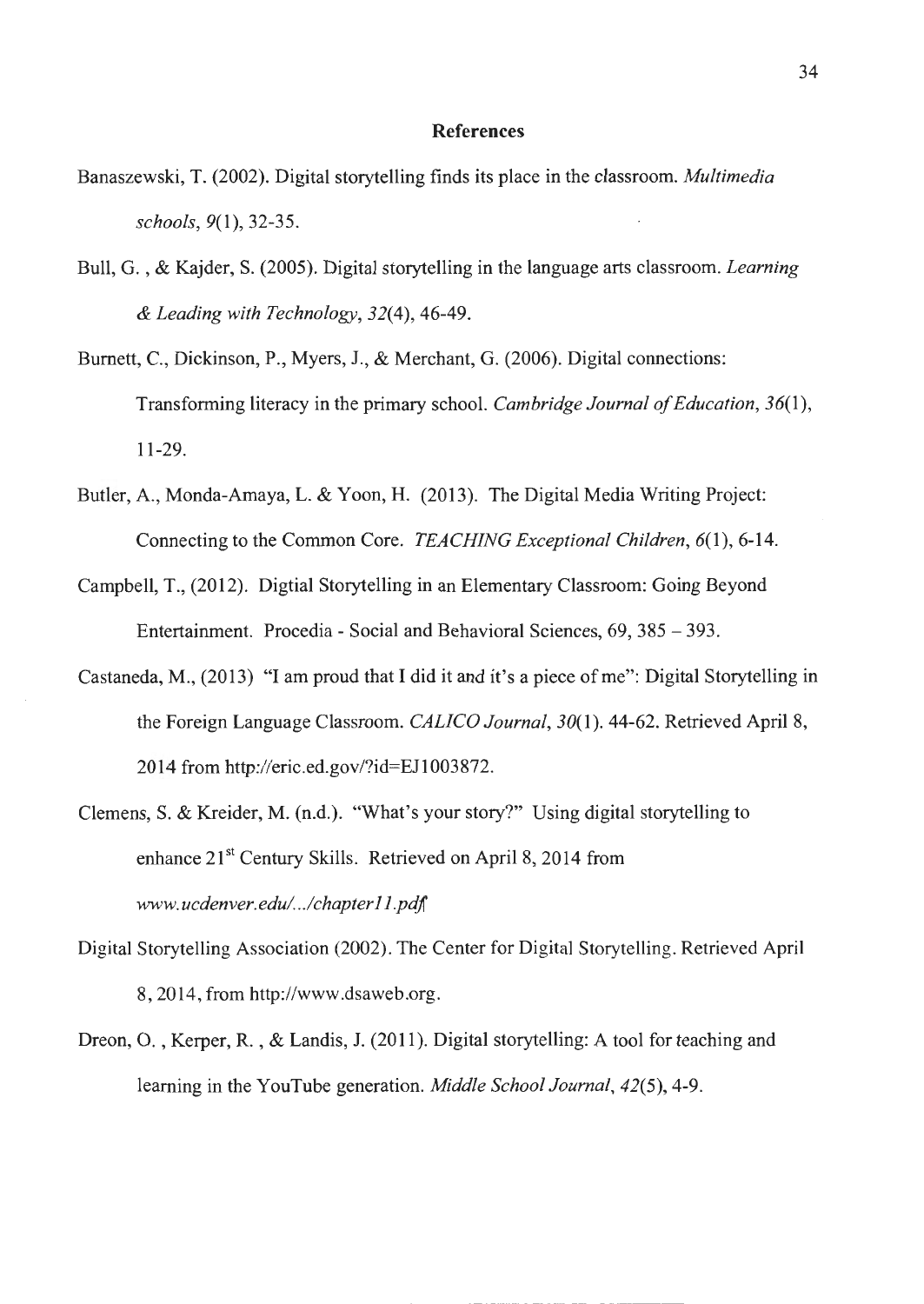- Dogan, B. & Robin, B. (2008). Implementation of Digital Storytelling in the Classroom by Teachers Trained in a Digital Storytelling Workshop. In K. Mcferrin et al. (Eds.), *Proceedings of Society for Information Technology & Teacher Education International Conference 2008* (pp. 902-907). Chesapeake, VA: AACE. Retrieved April 8, 2014 from http://www.editlib.org/p/27287.
- Gere, J., Kozolvich, B., & Kelin II, D. (2002). *By word of mouth: A storytelling guide for the classroom.* Honolulu, HI: Pacific Resources for Education and Leaming.
- Hett, K. (2012). Technology-supported literacy in the classroom: Using audio books and digital storytelling to enhance literacy instruction. *Illinois Reading council Journal, 40(3),* 3.
- Indiana Partnership for Young Writers (2011 ). Digital Profiles: Unit of Study. Retrieved April 8, 2014 from

www.whatkidscando.org/featurestories/2011/10 digital storytelling/

- Kajder, S. (2004). Enter Here: Personal narrative and digital storytelling. *English Journal, 93(3),* 64
- Kieler, L. (2010). A reflection: Trials in using digital storytelling effectively with the gifted. *Gifted Child Today, 33(3).* 48-52.
- Karchmer-Klein, R., & Shinas, V. (2012). Guiding principles for supporting new literacies in your classroom. *Reading Teacher,* 65(5), 288.
- Kervin, L. and Mantei, J. (2011 ). This is me: Children teaching us about themselves through digital storytelling. *Practically Primary,* 16(1), 4-7.
- Learners Dictionary. (2013). In Merriam-Webster Dictionary. Retrieved November 10, 2013, from http://www.leamersdictionary.com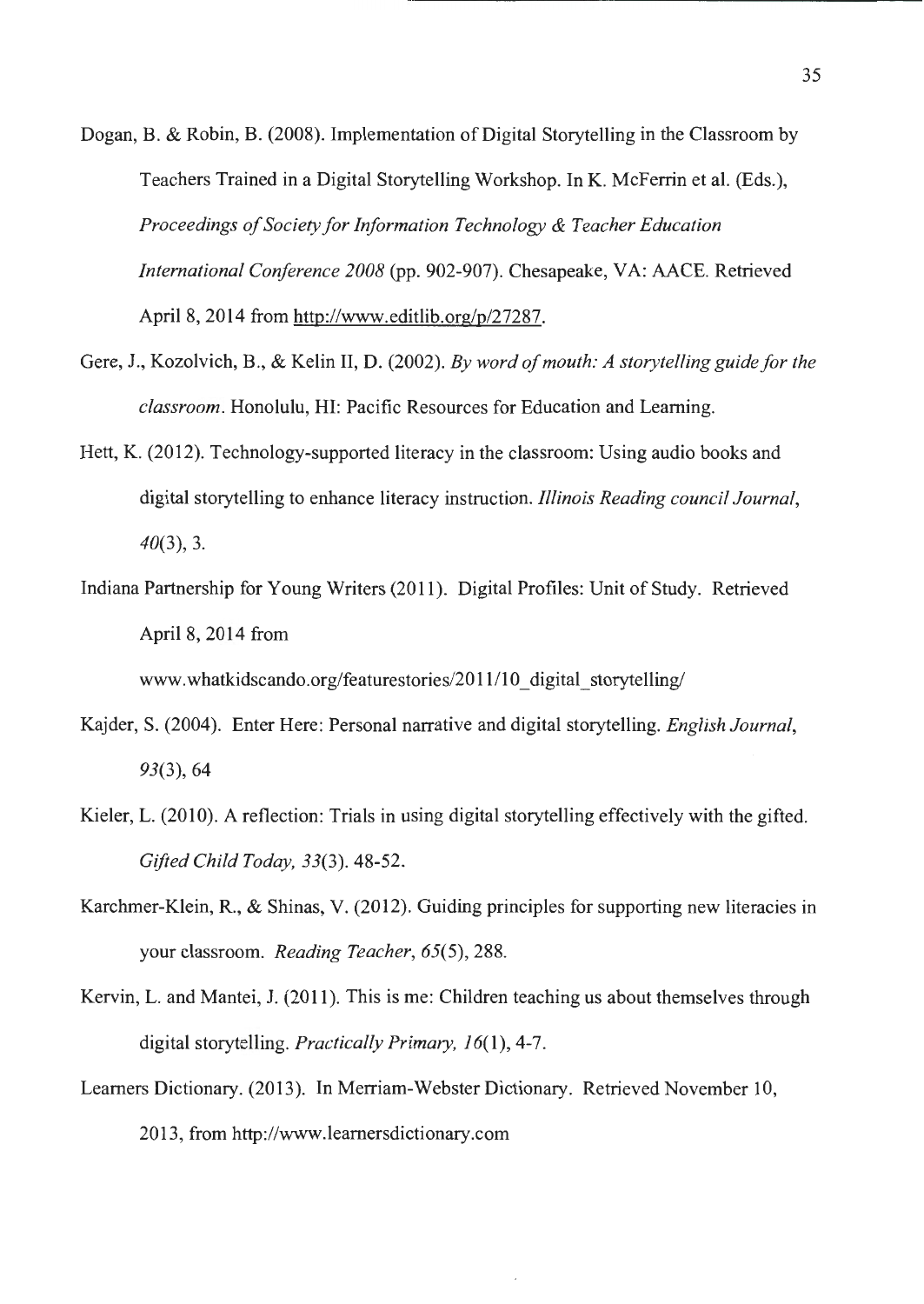- Lowenthal, P.R. (2008). Online faculty development and storytelling: An unlikely solution to improving teacher quality. Journal of Online Leaming and Teaching, *4(3),* 349-65.
- Malin, G. (2010). Is it still considered reading? Using digital video storytelling to engage adolescent readers. *Clearing House, 83(4),* 121.
- Malita, L., and Martin, C. (2010). Digital storytelling as a web passport to success in the 21st century. *Procedia Social and Behavioral Sciences 2, 3060-3064.* 35

McDonald, M. R. (1998). *Traditional Storytelling Today: An International Sourcebook.* 

- Miller, L. C. (2010). *Make me a story: Teaching writing through digital storytelling.*  Portland, ME: Stenhouse Publishers.
- Mullen, R. , & Wedwick, L. (2008). Avoiding the digital abyss: Getting started in the classroom with Y ouTube, digital stories, and blogs. *Clearing House, 82(2),* 66.

Ohler, J. (2005). The world of digital storytelling. *Educational Leadership, 63(4),* 44.

- Prensky, M. (2005, September/October). Engage me or enrage me: What today's learners demand. EDUCAUSE Review, *40(5),* 60-65. Retrieved April 8, 2014, from http://www.educause.edu/ero/article/%E2%80%9Cengage-me-or-enrageme%E2%80%9D-what-today%E2%80%99s-leamers-demand
- Porter, B. (2005). Digitales: The art of telling digital stories. Denver: Colorado, USA: Bemajean Porter Consulting. Retrieved from *www.digitales.us/*
- Robin, B. (2008). Digital storytelling: A powerful technology tool for the 21st century classroom. *Theory Into Practice,* 47, 220-228.
- Roby, T. (2010). Opus in the classroom: Striking CoRDS with content-related digital storytelling. *Contemporary Issues in Technology and Teacher Education*, 10(1), 133-144.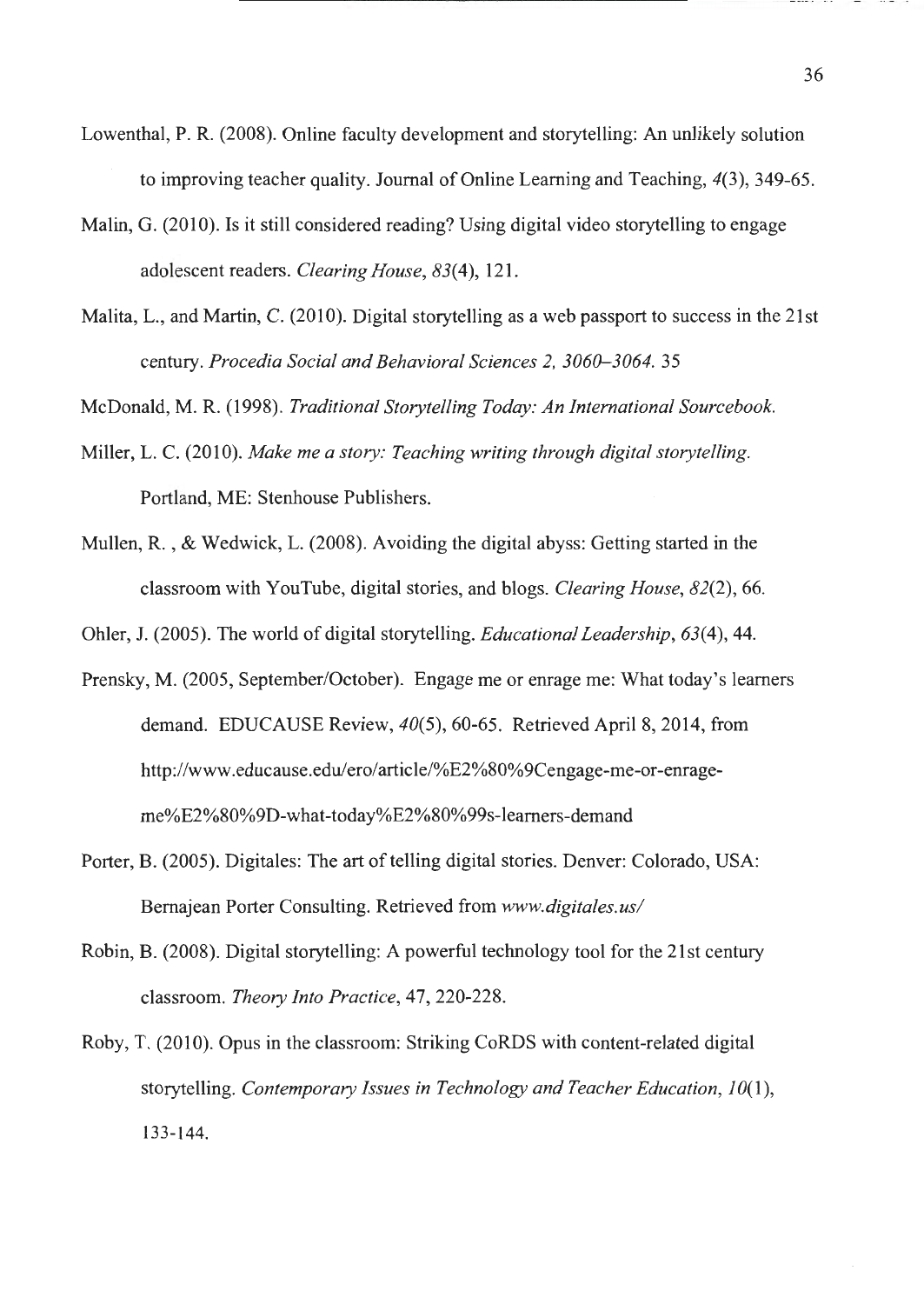- Sadik, A. (2008). Digital Storytelling: A meaningful technology-integrated approach for engaged student learning. *Educational Technology Research and Development,*  56(4), 487-506.
- Skinner, E.A., & Belmont, **M.J.** (1993). Motivation in the classroom: Reciprocal effects of teacher behavior and student engagement across the school year, *Journal of Educational Psychology,* 85(4). p. 571-581.
- Sylvester, **R.,** & Greenidge, W. (2009). Digital storytelling: Extending the potential for struggling writers. *Reading Teacher,* 63(4), 284-295.
- Thesen, A., Kara-Soteriou, J., & Abadiano, H. Examining the Relationship Between Performance Literacy and Writing: Comparing Traditional and Digital Storytelling.
- U.S. Department of Education, National Center for Education Statistics. (2010, May). Teachers' Use of Educational Technology in U.S. Public Schools: 2009 (NCES 2010-040). Retrieved from

https ://nces.ed. gov /pubsearch/pubsinfo. asp ?pubid=2010040

- Ware, P. D., & Warschauer, M. (2005). Hybrid literacy texts and practices in technology intensive environments. *International Journal of Educational Research,* 43(7-8), 432- 445.
- Warren, S. J., & Dondlinger, M. J. (2008). A MUVE towards PBL writing: Effects of a digital learning environment designed to improve elementary student writing. *Journal of Research on Technology in Education,* 41(1), 113-140.
- Wawro, L. (2012). Digital storytelling. *Children & Libraries: The Journal of the Association for Library Service to Children, 10(1), 50.*